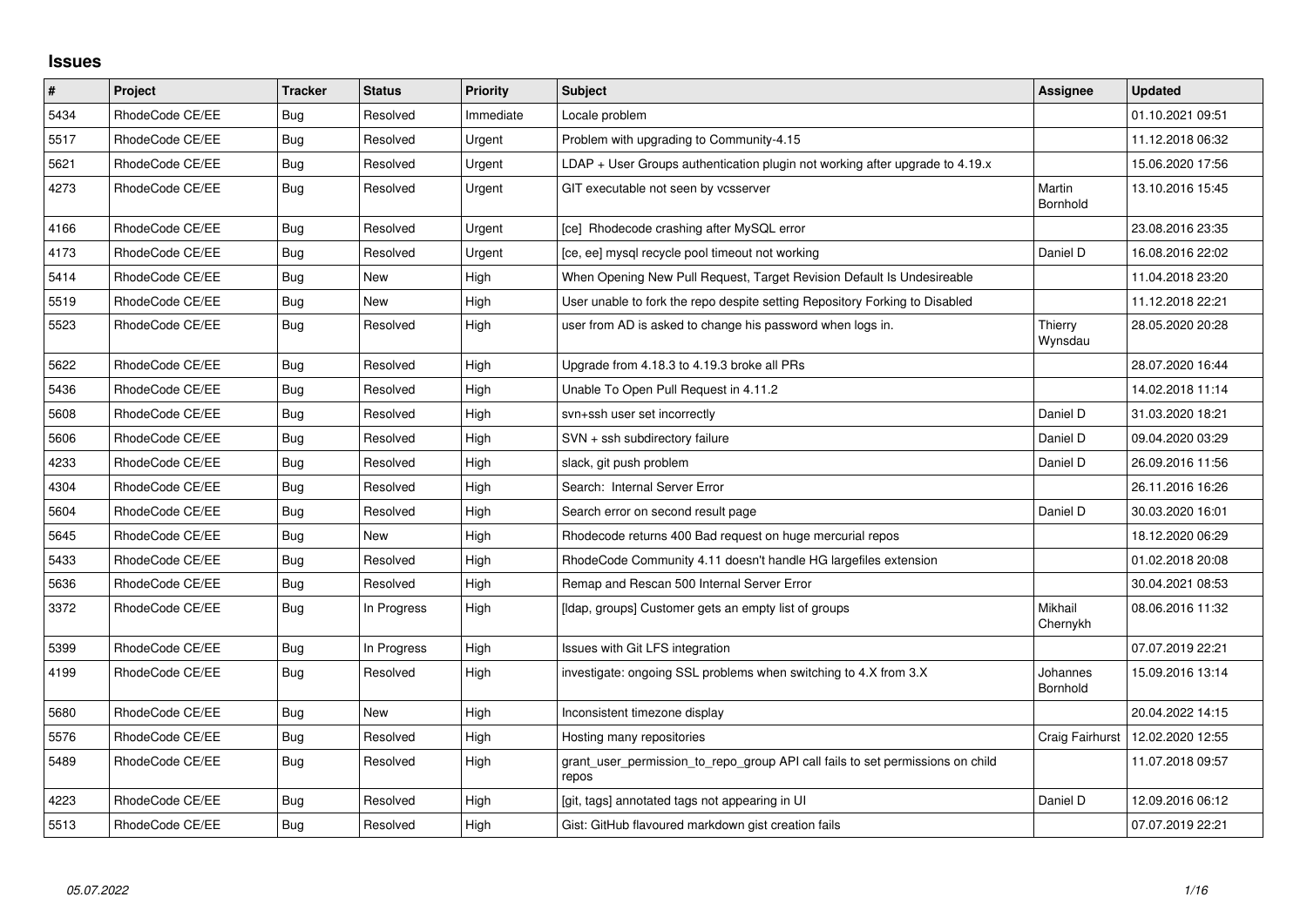| $\pmb{\#}$ | Project         | <b>Tracker</b> | <b>Status</b> | <b>Priority</b> | <b>Subject</b>                                                                                                     | Assignee                     | <b>Updated</b>   |
|------------|-----------------|----------------|---------------|-----------------|--------------------------------------------------------------------------------------------------------------------|------------------------------|------------------|
| 4184       | RhodeCode CE/EE | Bug            | Resolved      | High            | fix content INT overflow bug                                                                                       | Marcin<br>Kuzminski<br>[CTO] | 23.08.2016 10:31 |
| 4206       | RhodeCode CE/EE | Bug            | Resolved      | High            | Error creating SVN groups                                                                                          |                              | 15.09.2016 13:24 |
| 5567       | RhodeCode CE/EE | Bug            | Resolved      | High            | Error after PR was updated                                                                                         |                              | 20.01.2020 10:04 |
| 5528       | RhodeCode CE/EE | <b>Bug</b>     | Resolved      | High            | Empty Unicode file causes the PR to return HTTP 500                                                                |                              | 28.02.2019 13:52 |
| 4116       | RhodeCode CE/EE | Bug            | New           | High            | [ee] Starting EE or running paster commands like setup-rhodecode does not work<br>without setting LC ALL properly. |                              | 18.08.2016 21:03 |
| 4268       | RhodeCode CE/EE | Bug            | Resolved      | High            | [ee] default reviewers from changed lines is returning wrong values                                                | Daniel D                     | 06.10.2016 14:35 |
| 5560       | RhodeCode CE/EE | Bug            | Resolved      | High            | Check all permission API function to flush caches for auth_perms                                                   |                              | 08.06.2021 23:56 |
| 5524       | RhodeCode CE/EE | Bug            | New           | High            | Cannot log into RhodeCode anymore                                                                                  |                              | 15.01.2019 17:08 |
| 5510       | RhodeCode CE/EE | <b>Bug</b>     | New           | High            | AssertionError: unexpected parameters: user_agent & hook_type                                                      |                              | 31.07.2021 11:14 |
| 5502       | RhodeCode CE/EE | Bug            | Resolved      | High            | 500 error when using multiple custom branch permissions                                                            |                              | 07.12.2018 09:49 |
| 5518       | RhodeCode CE/EE | <b>Bug</b>     | Resolved      | Normal          | Zero-sized files in /rhodecode/config/rcextensions/examples                                                        |                              | 21.01.2020 02:18 |
| 5588       | RhodeCode CE/EE | <b>Bug</b>     | <b>New</b>    | Normal          | wrong rendering of issue tracker pattern                                                                           |                              | 29.01.2020 11:24 |
| 5573       | RhodeCode CE/EE | <b>Bug</b>     | Resolved      | Normal          | Wrong notification Base Url for Email-Integrations                                                                 |                              | 16.01.2020 08:53 |
| 5626       | RhodeCode CE/EE | <b>Bug</b>     | New           | Normal          | Whoosh full-text indexing is fully indexing all repos, not recognizing forks                                       |                              | 02.07.2020 19:24 |
| 5506       | RhodeCode CE/EE | Bug            | New           | Normal          | Web UI fonts are not looking good and is difficult to read for people with low vision                              |                              | 26.10.2018 09:38 |
| 5210       | RhodeCode CE/EE | <b>Bug</b>     | Resolved      | Normal          | webook problems                                                                                                    |                              | 13.02.2017 19:43 |
| 5471       | RhodeCode CE/EE | Bug            | <b>New</b>    | Normal          | Webhook integration failing: need more than 3 values to unpack                                                     |                              | 01.06.2018 02:26 |
| 5412       | RhodeCode CE/EE | Bug            | Resolved      | Normal          | Webhook for "pullrequest commented" event returns incomplete data                                                  |                              | 27.02.2018 18:00 |
| 4247       | RhodeCode CE/EE | Bug            | Resolved      | Normal          | [vcs] Using current time as timestamp during archive creating leads to changing<br>hashes                          | Martin<br>Bornhold           | 28.09.2016 12:07 |
| 5492       | RhodeCode CE/EE | Bug            | <b>New</b>    | Normal          | VCSServer + SVN 1.10                                                                                               |                              | 26.07.2018 15:01 |
| 5266       | RhodeCode CE/EE | Bug            | Resolved      | Normal          | Validate if changes in target branches get's propagated on Pull request updates                                    |                              | 05.04.2017 18:10 |
| 4065       | RhodeCode CE/EE | <b>Bug</b>     | Resolved      | Normal          | [ux, login] 404 on login after comment attempt                                                                     | Marcin<br>Kuzminski<br>[CTO] | 04.07.2016 00:40 |
| 3441       | RhodeCode CE/EE | <b>Bug</b>     | New           | Normal          | [ux] clicking on line in file view scrolls to that line                                                            |                              | 05.04.2016 13:35 |
| 3939       | RhodeCode CE/EE | Bug            | <b>New</b>    | Normal          | [ux] changelog filter blank after going back in browser                                                            |                              | 18.05.2016 14:50 |
| 5259       | RhodeCode CE/EE | <b>Bug</b>     | Resolved      | Normal          | user-journal storage changes                                                                                       |                              | 12.04.2017 00:04 |
| 5348       | Documentation   | <b>Bug</b>     | New           | Normal          | Uninstall documentaion missing some steps                                                                          |                              | 06.07.2017 10:25 |
| 5475       | RhodeCode CE/EE | <b>Bug</b>     | New           | Normal          | Unable to locate user in OpenLDAP directory via Idaps                                                              |                              | 08.06.2018 20:06 |
| 5672       | RhodeCode CE/EE | Bug            | New           | Normal          | Unable to browse git repository folders with # in names                                                            |                              | 16.12.2021 18:13 |
| 5547       | RhodeCode CE/EE | Bug            | New           | Normal          | UI not consistent between Firefox and Chrome                                                                       |                              | 01.03.2019 23:35 |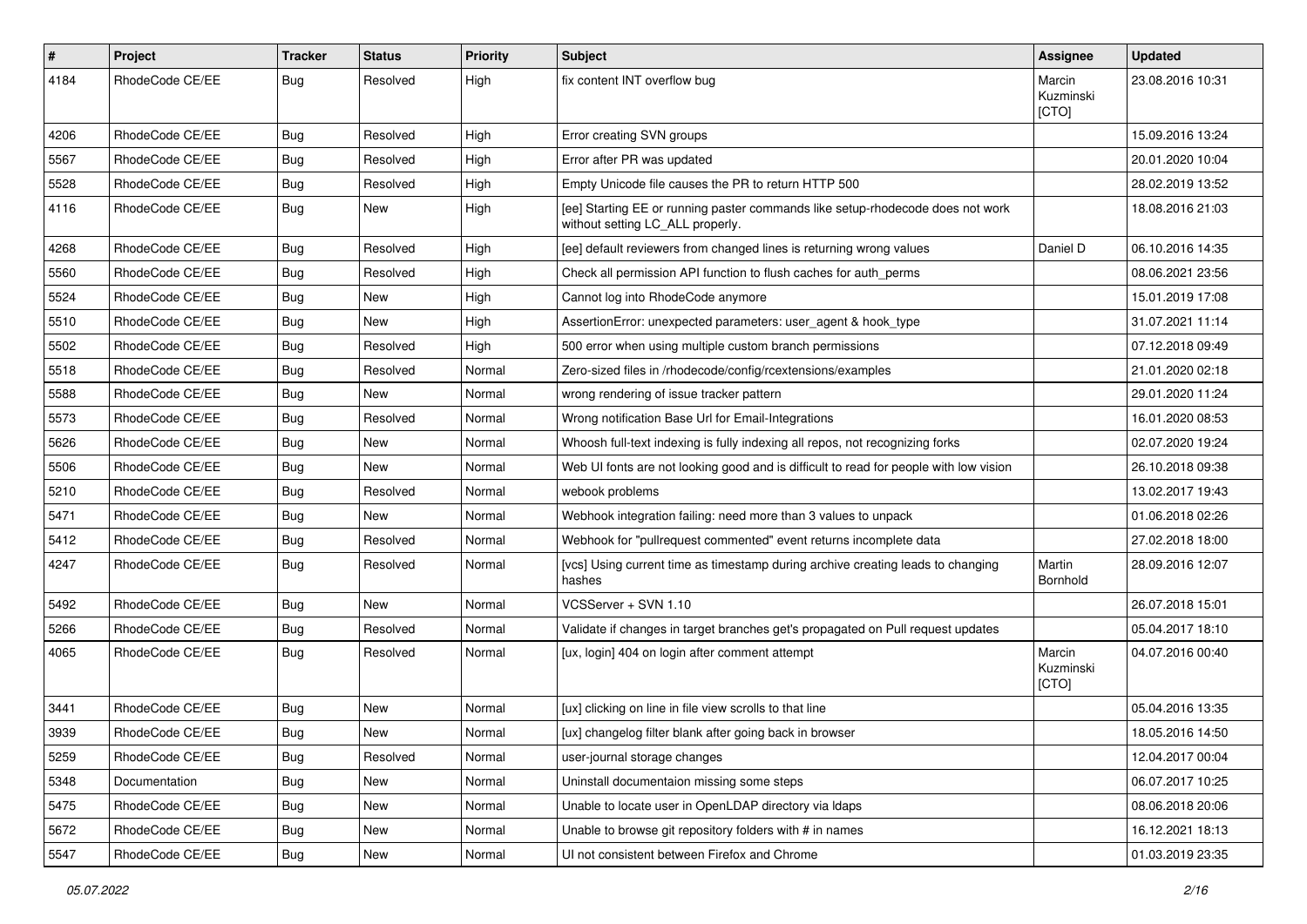| $\vert$ # | Project                | <b>Tracker</b> | <b>Status</b> | Priority | <b>Subject</b>                                                                          | <b>Assignee</b>              | <b>Updated</b>   |
|-----------|------------------------|----------------|---------------|----------|-----------------------------------------------------------------------------------------|------------------------------|------------------|
| 4255      | RhodeCode CE/EE        | Bug            | New           | Normal   | [translation, i18n] translation not being applied to integrations pages                 |                              | 30.09.2016 15:56 |
| 5559      | RhodeCode CE/EE        | Bug            | <b>New</b>    | Normal   | Timezone handling issue on repos list                                                   |                              | 07.07.2019 22:19 |
| 5624      | RhodeCode CE/EE        | Bug            | New           | Normal   | Timeout when trying to test SMTP email configuration                                    |                              | 01.07.2020 20:01 |
| 3555      | RhodeCode CE/EE        | Bug            | Resolved      | Normal   | Then disabled repo location change the panel should explicitly state that it's disabled |                              | 25.04.2016 10:34 |
| 4090      | RhodeCode CE/EE        | Bug            | Resolved      | Normal   | test ticket                                                                             |                              | 09.03.2021 20:39 |
| 4188      | RhodeCode CE/EE        | Bug            | New           | Normal   | [tests, svn] changeset tests produce different results for svn                          |                              | 22.08.2016 09:54 |
| 4189      | RhodeCode CE/EE        | Bug            | <b>New</b>    | Normal   | [tests, git] count of commit ids is different for git than hg when comparing remote     |                              | 22.08.2016 12:34 |
| 4190      | RhodeCode CE/EE        | <b>Bug</b>     | New           | Normal   | [tests] fix or remove rst xss inline test                                               |                              | 22.08.2016 12:15 |
| 5649      | RhodeCode CE/EE        | Bug            | <b>New</b>    | Normal   | test-file-upload                                                                        |                              | 17.12.2020 23:08 |
| 5277      | RhodeCode CE/EE        | Bug            | Resolved      | Normal   | table id=user_list_table - Ajax error                                                   |                              | 13.04.2017 01:04 |
| 3986      | RhodeCode Appenlight   | <b>Bug</b>     | New           | Normal   | table headers should be left aligned                                                    |                              | 07.06.2016 11:53 |
| 4276      | RhodeCode CE/EE        | Bug            | Resolved      | Normal   | System info page uses mercurial/git versions from RhodeCode instead of VCSServer        | Marcin<br>Kuzminski<br>[CTO] | 14.11.2016 21:19 |
| 3357      | RhodeCode CE/EE        | Bug            | Resolved      | Normal   | switch to sometimes fails to load files metadata                                        |                              | 30.03.2016 10:56 |
| 3022      | RhodeCode CE/EE        | Bug            | <b>New</b>    | Normal   | SVN support with repositories groups                                                    |                              | 26.07.2016 18:25 |
| 4089      | RhodeCode CE/EE        | Bug            | Resolved      | Normal   | svn repository does not exist                                                           |                              | 12.06.2018 12:29 |
| 5599      | RhodeCode CE/EE        | Bug            | Resolved      | Normal   | SVN navigation to trunk fails                                                           | Daniel D                     | 04.04.2020 11:21 |
| 3922      | RhodeCode CE/EE        | Bug            | New           | Normal   | svn backend returns different diff to git/hg backends                                   |                              | 11.05.2016 14:29 |
| 5569      | RhodeCode CE/EE        | Bug            | Resolved      | Normal   | SshWrapper error                                                                        |                              | 21.01.2020 02:02 |
| 3990      | RhodeCode Appenlight   | Bug            | <b>New</b>    | Normal   | some dashboard builder buttons are up against fields                                    |                              | 07.06.2016 12:01 |
| 4676      | RhodeCode CE/EE        | Bug            | Resolved      | Normal   | Some admin passwords can make installation fail                                         |                              | 16.12.2016 16:16 |
| 5512      | RhodeCode CE/EE        | Bug            | <b>New</b>    | Normal   | Show commit phase in summary view                                                       |                              | 09.11.2018 21:37 |
| 5619      | RhodeCode CE/EE        | Bug            | Resolved      | Normal   | Setting Landing Commit to SVN Trunk results in Files tab hitting a 404                  |                              | 04.06.2020 23:51 |
| 5531      | RhodeCode Tools        | Bug            | <b>New</b>    | Normal   | rhodecode-index: default cli opts overwrite given mapping file                          |                              | 17.07.2020 17:36 |
| 4178      | RhodeCode CE/EE        | Bug            | Resolved      | Normal   | RhodeCode EE OVA VM wont run on a ESX 6.0 host                                          | Marcin<br>Kuzminski<br>[CTO] | 15.09.2016 13:25 |
| 5450      | <b>RhodeCode Tools</b> | <b>Bug</b>     | <b>New</b>    | Normal   | rhodecode-api get_license_info no longer works                                          |                              | 17.07.2018 15:01 |
| 5540      | RhodeCode CE/EE        | <b>Bug</b>     | New           | Normal   | Rhode Code 4.15.2 VCS Caching(?) behaviour                                              |                              | 25.02.2019 17:01 |
| 3991      | RhodeCode Appenlight   | Bug            | Resolved      | Normal   | report logs need upper margin                                                           |                              | 21.06.2016 18:55 |
| 5670      | RhodeCode CE/EE        | Bug            | New           | Normal   | Repo-level administrators can usurp owner of repoistory                                 |                              | 01.12.2021 16:18 |
| 5380      | RhodeCode CE/EE        | <b>Bug</b>     | Resolved      | Normal   | repo commits pageintion error                                                           |                              | 06.09.2017 19:16 |
| 5509      | RhodeCode CE/EE        | Bug            | New           | Normal   | Remove `!important attributes` from UI elements                                         |                              | 07.12.2018 07:40 |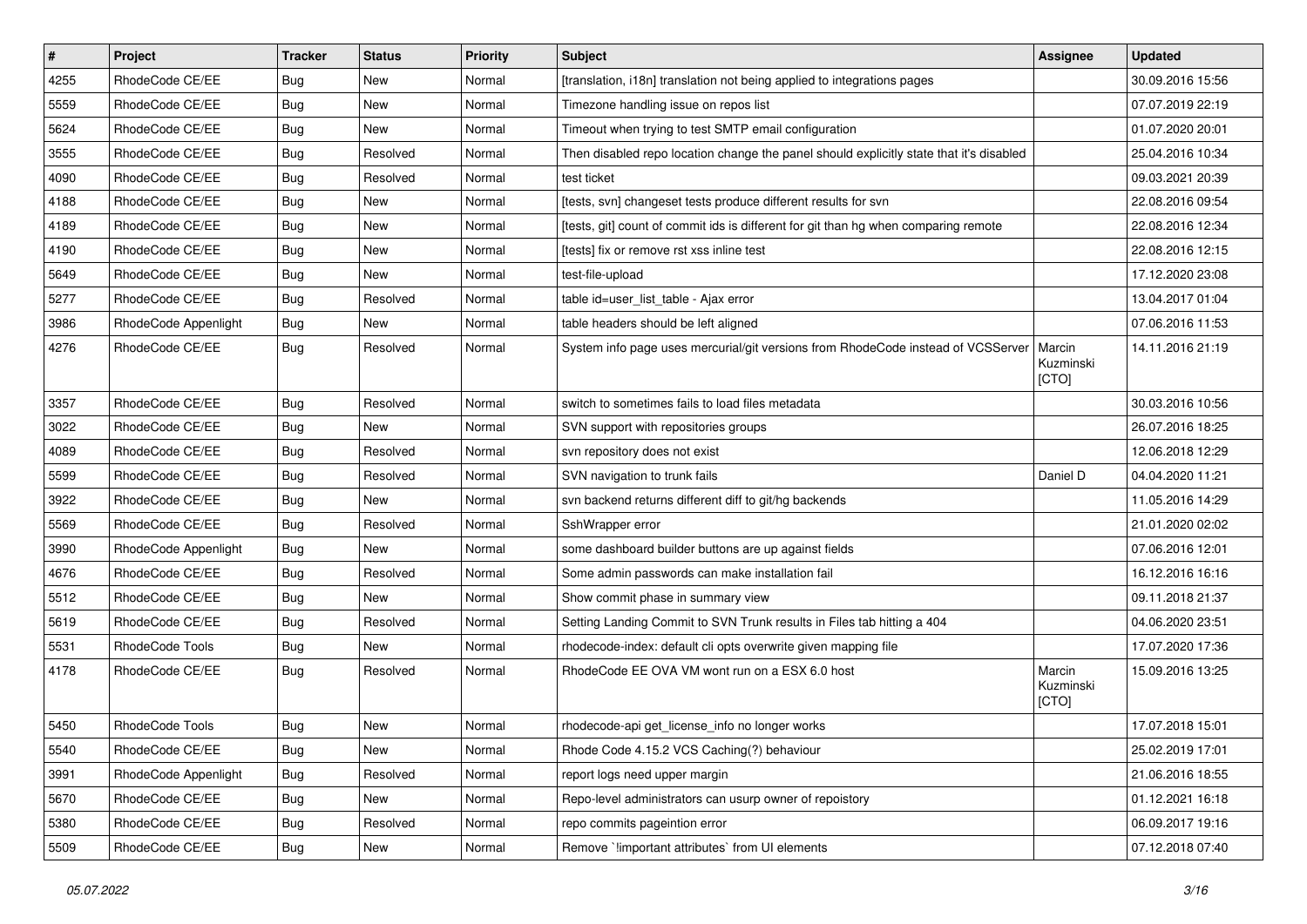| $\pmb{\#}$ | <b>Project</b>    | <b>Tracker</b> | <b>Status</b> | <b>Priority</b> | <b>Subject</b>                                                                                                                       | Assignee                     | <b>Updated</b>   |
|------------|-------------------|----------------|---------------|-----------------|--------------------------------------------------------------------------------------------------------------------------------------|------------------------------|------------------|
| 5570       | RhodeCode CE/EE   | <b>Bug</b>     | New           | Normal          | Remap repositories always fail in RhodeCode community                                                                                |                              | 04.10.2019 14:50 |
| 5664       | RhodeCode CE/EE   | Bug            | New           | Normal          | Regression: When assigning permissions, cannot see own group in auto-complete<br>without special conditions                          |                              | 29.07.2021 10:49 |
| 5620       | RhodeCode CE/EE   | Bug            | Resolved      | Normal          | Regression of mail rendering in Thunderbird                                                                                          |                              | 15.06.2020 16:45 |
| 5571       | RhodeCode CE/EE   | Bug            | Resolved      | Normal          | redmine does not work with firefox any more                                                                                          |                              | 25.10.2019 12:38 |
| 4279       | RhodeCode CE/EE   | Bug            | Resolved      | Normal          | re-captcha validation is broken                                                                                                      | Martin<br>Bornhold           | 26.10.2016 22:27 |
| 5501       | RhodeCode Control | <b>Bug</b>     | New           | Normal          | rccontrol throwing rccontrol.lib.exceptions.SupervisorFailedToStart                                                                  |                              | 19.05.2022 19:32 |
| 5494       | RhodeCode CE/EE   | Bug            | <b>New</b>    | Normal          | rccontrol's python package management causes slow VCS SSH                                                                            |                              | 02.04.2019 11:56 |
| 5634       | RhodeCode CE/EE   | Bug            | Resolved      | Normal          | Quick Search Toolbar bugs out if pull request contains unicode double quote<br>character "                                           |                              | 12.10.2020 23:13 |
| 5652       | RhodeCode CE/EE   | Bug            | Resolved      | Normal          | Pull Requests: when title and descriptions contains character [] {} and () index out of<br>bound when attempting to comment/approve. |                              | 30.04.2021 08:53 |
| 5651       | RhodeCode CE/EE   | Bug            | Resolved      | Normal          | Pull requests can get stuck if the diff is too large (it was created by mistake but we<br>can't open it to delete it)                |                              | 30.04.2021 08:53 |
| 5596       | RhodeCode CE/EE   | Bug            | Resolved      | Normal          | Pull Request duplicated after description edit                                                                                       |                              | 14.04.2020 13:28 |
| 5590       | RhodeCode CE/EE   | Bug            | New           | Normal          | Pull Request creation takes 2 minutes                                                                                                |                              | 28.05.2020 20:48 |
| 5521       | RhodeCode CE/EE   | Bug            | Resolved      | Normal          | Proxing SVN http requests does not work when using prefix for rhodecode.                                                             |                              | 28.02.2019 13:52 |
| 5628       | Documentation     | Bug            | New           | Normal          | Problems with SSH Connection docs                                                                                                    |                              | 06.05.2022 21:14 |
| 5644       | RhodeCode CE/EE   | <b>Bug</b>     | New           | Normal          | PR inks to comments not working if files are collapsed                                                                               |                              | 02.12.2020 10:42 |
| 5561       | RhodeCode CE/EE   | Bug            | Resolved      | Normal          | PR diff doesn't update when target changes                                                                                           |                              | 21.05.2020 11:53 |
| 5515       | RhodeCode CE/EE   | Bug            | Resolved      | Normal          | PR default reviewer is incorrect                                                                                                     |                              | 28.02.2019 13:52 |
| 5347       | Documentation     | Bug            | New           | Normal          | Post Install steps should include Apache or Nginx setup.                                                                             |                              | 06.07.2017 10:23 |
| 3250       | RhodeCode CE/EE   | Bug            | New           | Normal          | Posting a comment message is very slow !                                                                                             |                              | 17.03.2016 12:57 |
| 5337       | RhodeCode CE/EE   | <b>Bug</b>     | Resolved      | Normal          | Possible memory leak after few Git Pull Requests                                                                                     |                              | 08.08.2017 13:08 |
| 3923       | RhodeCode CE/EE   | Bug            | <b>New</b>    | Normal          | odd exception on running internal-code                                                                                               |                              | 09.08.2016 10:54 |
| 3483       | RhodeCode CE/EE   | Bug            | New           | Normal          | oauth: disable 3rd party registration if RhodeCode registration is disabled                                                          | Marcin<br>Kuzminski<br>[CTO] | 13.04.2016 12:13 |
| 5505       | RhodeCode CE/EE   | Bug            | Resolved      | Normal          | Notification emails from RhodeCode is garbled in Outlook 2016 web client                                                             |                              | 07.12.2018 09:49 |
| 5164       | RhodeCode CE/EE   | <b>Bug</b>     | Resolved      | Normal          | non-web calls are leaking session objects                                                                                            |                              | 13.01.2017 01:30 |
| 2264       | RhodeCode CE/EE   | Bug            | Resolved      | Normal          | New user password change doesn't actually require a password change.                                                                 |                              | 12.08.2016 16:01 |
| 5655       | RhodeCode CE/EE   | Bug            | Resolved      | Normal          | New public gist's id is always auto generated                                                                                        |                              | 01.07.2021 12:06 |
| 5633       | RhodeCode CE/EE   | <b>Bug</b>     | Resolved      | Normal          | Moderately large pull requests fail because inefficient use of reviewer data json<br>column in pull_requests table                   |                              | 12.10.2020 23:13 |
| 5632       | RhodeCode CE/EE   | Bug            | New           | Normal          | Missing Parent Folder for Personal Repo lacks proper handling                                                                        |                              | 03.08.2020 07:56 |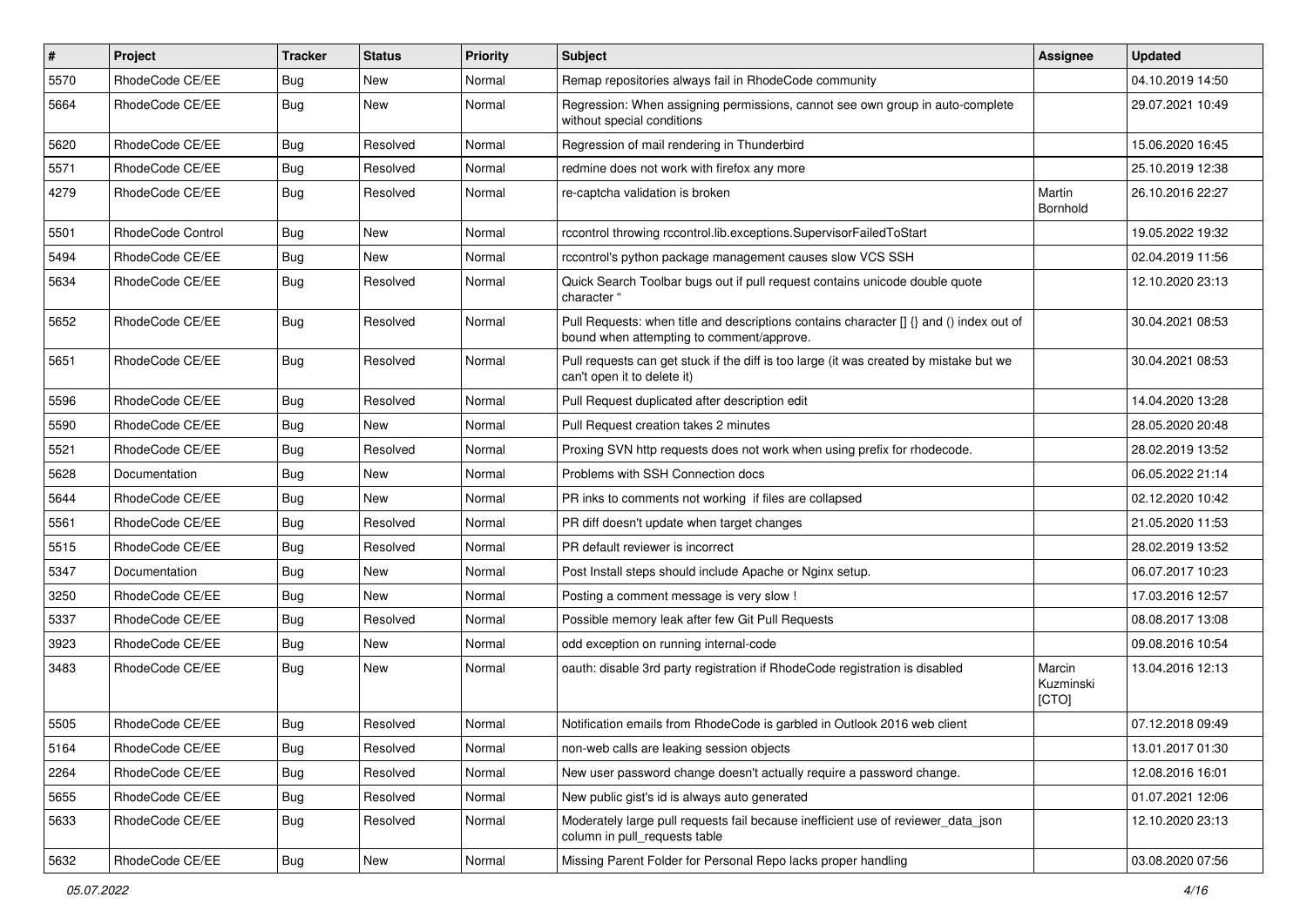| $\pmb{\#}$ | Project                  | <b>Tracker</b> | <b>Status</b> | <b>Priority</b> | <b>Subject</b>                                                                                           | Assignee                     | <b>Updated</b>                   |
|------------|--------------------------|----------------|---------------|-----------------|----------------------------------------------------------------------------------------------------------|------------------------------|----------------------------------|
| 5545       | RhodeCode CE/EE          | <b>Bug</b>     | New           | Normal          | Merge commit to contain the username/reponame of the origin                                              |                              | 28.02.2019 13:46                 |
| 5669       | RhodeCode CE/EE          | <b>Bug</b>     | Resolved      | Normal          | Mercurial commit messages doesn't show cyrillic symbols                                                  |                              | 01.10.2021 10:39                 |
| 5551       | Documentation            | Bug            | New           | Normal          | Mention LargeFile and LFS in the Backup page                                                             |                              | 21.04.2019 20:58                 |
| 5507       | RhodeCode CE/EE          | <b>Bug</b>     | Resolved      | Normal          | Markdown rendering needs improvement                                                                     |                              | 15.08.2019 15:40                 |
| 5555       | RhodeCode CE/EE          | <b>Bug</b>     | Resolved      | Normal          | Making Repository Public does not update the Default User Permissions                                    |                              | 28.05.2020 20:26                 |
| 5682       | RhodeCode CE/EE          | <b>Bug</b>     | New           | Normal          | Login Page stuck until page is refreshed                                                                 |                              | 30.06.2022 20:31                 |
| 5297       | RhodeCode CE/EE          | Bug            | Resolved      | Normal          | Locale fails on a SuSE system                                                                            |                              | 31.10.2018 08:36                 |
| 5579       | RhodeCode CE/EE          | <b>Bug</b>     | Resolved      | Normal          | JS bug when a commit message can be parsed as a number                                                   | Daniel D                     | 20.01.2020 10:04                 |
| 5379       | RhodeCode CE/EE          | <b>Bug</b>     | Resolved      | Normal          | Journal RSS feed errors                                                                                  |                              | 01.09.2017 16:40                 |
| 4306       | RhodeCode CE/EE          | Bug            | Resolved      | Normal          | Issue to push file with character # on a SVN                                                             |                              | 03.04.2017 16:44                 |
| 5538       | RhodeCode CE/EE          | <b>Bug</b>     | New           | Normal          | internal server error (UnicodeDecodeError) during rhodecode-index request                                |                              | 20.02.2019 14:43                 |
| 5457       | RhodeCode CE/EE          | <b>Bug</b>     | Resolved      | Normal          | Internal server error on full-text search settings page with Elasticsearch                               |                              | 16.04.2018 09:08                 |
| 4285       | RhodeCode CE/EE          | <b>Bug</b>     | New           | Normal          | Intermittent error while trying to create or fork a repository                                           |                              | 17.10.2016 22:42                 |
| 5406       | RhodeCode CE/EE          | Bug            | New           | Normal          | <b>Installer Fails</b>                                                                                   |                              | 01.12.2017 11:52                 |
| 5248       | Documentation            | <b>Bug</b>     | <b>New</b>    | Normal          | Installation of rhodecode-tools                                                                          |                              | 16.03.2017 16:35                 |
| 5630       | RhodeCode CE/EE          | <b>Bug</b>     | New           | Normal          | Inline comments do not follow the line of code                                                           |                              | 21.07.2020 11:25                 |
| 5535       | <b>RhodeCode Control</b> | <b>Bug</b>     | New           | Normal          | improper rollback on upgrade failure                                                                     |                              | 09.02.2019 21:12                 |
| 5627       | Documentation            | <b>Bug</b>     | New           | Normal          | Immediate re-run of rhodecode-index throws warnings on some repos (and suggests<br>rebuild from scratch) |                              | 02.07.2020 19:41                 |
| 5500       | RhodeCode CE/EE          | Bug            | <b>New</b>    | Normal          | How to enable/set "RC_SKIP_HOOKS" to disable svn hooks?                                                  |                              | 02.10.2018 07:45                 |
| 5257       | RhodeCode CE/EE          | Bug            | New           | Normal          | Git repository with big binary file provokes error and strange behavior/memory leak<br>of RH.            | Marcin<br>Kuzminski<br>[CTO] | 23.03.2017 22:02                 |
| 5662       | RhodeCode CE/EE          | <b>Bug</b>     | New           | Normal          | Full text search not working due to crash in whoosh                                                      |                              | 07.06.2022 08:31                 |
| 4277       | RhodeCode CE/EE          | <b>Bug</b>     | Resolved      | Normal          | [frontend] System info page does not work correctly in safari.                                           | Martin<br>Bornhold           | 04.11.2016 12:08                 |
| 3488       | RhodeCode CE/EE          | <b>Bug</b>     | Resolved      | Normal          | [frontend, styling] update icon font                                                                     |                              | Lisa Quatmann   04.10.2016 13:27 |
| 4254       | RhodeCode CE/EE          | <b>Bug</b>     | Resolved      | Normal          | [frontend] 500 Internal Server Error with i18n-ed pages                                                  | Lisa Quatmann                | 30.09.2016 14:38                 |
| 5213       | RhodeCode CE/EE          | <b>Bug</b>     | Resolved      | Normal          | Fixing Apache Proxy timeout issues                                                                       |                              | 14.02.2017 09:44                 |
| 4109       | RhodeCode CE/EE          | <b>Bug</b>     | New           | Normal          | [files] The "switch to commit" widget is broken after using browser back button                          |                              | 17.04.2018 21:50                 |
| 5610       | RhodeCode CE/EE          | Bug            | Resolved      | Normal          | Files navigation looses the at= <name> marker</name>                                                     | Daniel D                     | 03.10.2021 23:23                 |
| 5625       | Documentation            | Bug            | New           | Normal          | Feedback on RhodeCode Full-text search docs                                                              |                              | 02.07.2020 19:22                 |
| 4035       | RhodeCode CE/EE          | <b>Bug</b>     | In Progress   | Normal          | failed to create whoosh index                                                                            | Marcin<br>Kuzminski<br>[CTO] | 06.07.2016 00:04                 |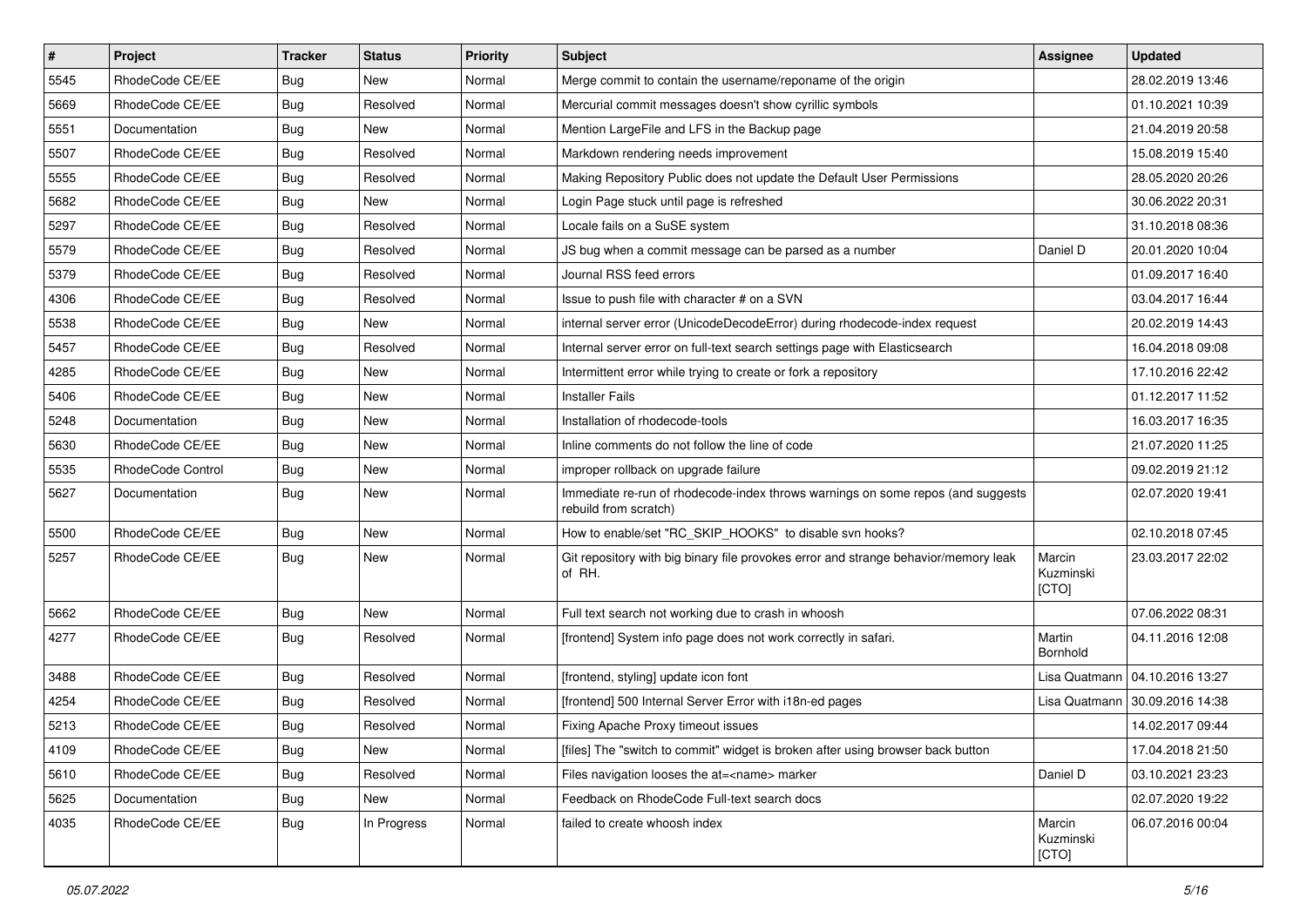| $\pmb{\#}$ | <b>Project</b>       | <b>Tracker</b> | <b>Status</b> | <b>Priority</b> | <b>Subject</b>                                                                            | <b>Assignee</b>              | <b>Updated</b>   |
|------------|----------------------|----------------|---------------|-----------------|-------------------------------------------------------------------------------------------|------------------------------|------------------|
| 5553       | RhodeCode CE/EE      | Bug            | <b>New</b>    | Normal          | Exceptions Tracker - Exception ID: 140095575901360 after upgrade to the lastes<br>version | Thierry<br>Wynsdau           | 10.07.2019 10:33 |
| 3989       | RhodeCode Appenlight | Bug            | Resolved      | Normal          | even up report spacing                                                                    |                              | 21.06.2016 18:55 |
| 5444       | RhodeCode CE/EE      | Bug            | Resolved      | Normal          | Error while creating a pull request on a Mercurial repository                             |                              | 17.04.2018 22:29 |
| 5376       | RhodeCode CE/EE      | Bug            | Resolved      | Normal          | error: pretxnchangegroup.acl hook failed: acl: user "" denied on branch "default"         |                              | 16.08.2017 19:45 |
| 5657       | RhodeCode CE/EE      | Bug            | New           | Normal          | Error in maintenance page                                                                 |                              | 30.03.2021 15:09 |
| 5656       | RhodeCode CE/EE      | <b>Bug</b>     | Resolved      | Normal          | Error for branch permission page                                                          |                              | 30.04.2021 08:53 |
| 4266       | RhodeCode CE/EE      | Bug            | Resolved      | Normal          | Error 500 on integrations page after setting up Webhook                                   |                              | 17.10.2016 15:35 |
| 4036       | RhodeCode CE/EE      | Bug            | Resolved      | Normal          | encrypted clone uri can throw unicodeerror after key change                               | Marcin<br>Kuzminski<br>[CTO] | 27.06.2016 19:38 |
| 5304       | RhodeCode CE/EE      | Bug            | Resolved      | Normal          | Email template not correct                                                                |                              | 31.10.2018 08:36 |
| 5530       | RhodeCode CE/EE      | Bug            | Resolved      | Normal          | Email integration has incorrect url                                                       |                              | 09.02.2019 10:33 |
| 5381       | RhodeCode CE/EE      | <b>Bug</b>     | Resolved      | Normal          | Email integration changeset links invalid                                                 |                              | 06.09.2017 12:29 |
| 4296       | RhodeCode CE/EE      | <b>Bug</b>     | Resolved      | Normal          | [ee] Can not create pull requests with reviewers.                                         | Daniel D                     | 07.11.2016 21:17 |
| 3994       | RhodeCode Appenlight | Bug            | New           | Normal          | during setup, user is given option to make admin account even if one does not exist       |                              | 08.06.2016 12:44 |
| 3351       | RhodeCode CE/EE      | <b>Bug</b>     | New           | Normal          | Duplicate IP whitelist entry shows error flash                                            |                              | 21.03.2016 15:54 |
| 3382       | RhodeCode CE/EE      | Bug            | New           | Normal          | download superrepo with subrepos                                                          |                              | 25.03.2016 01:30 |
| 5153       | Documentation        | Bug            | Resolved      | Normal          | Documentation: /tmp permissions                                                           |                              | 04.01.2017 13:02 |
| 4224       | RhodeCode CE/EE      | <b>Bug</b>     | Resolved      | Normal          | [docs] update docs re: removing old instances when switching editions                     | Lisa Quatmann                | 11.10.2016 15:36 |
| 4675       | RhodeCode CE/EE      | <b>Bug</b>     | Resolved      | Normal          | Disk free inodes are displayed incorrectly                                                |                              | 13.12.2016 22:41 |
| 5629       | RhodeCode CE/EE      | Bug            | <b>New</b>    | Normal          | Diff truncated on small files                                                             |                              | 21.07.2020 08:58 |
| 5679       | RhodeCode CE/EE      | Bug            | New           | Normal          | Data directory continues to grow until it fills disk partition                            |                              | 25.04.2022 11:42 |
| 5594       | RhodeCode CE/EE      | Bug            | Resolved      | Normal          | Credentials in Repository Settings for Pull requests are exposed                          |                              | 28.05.2020 20:25 |
| 5623       | RhodeCode CE/EE      | Bug            | Resolved      | Normal          | Credentials for remote repository URL leaking in Repository Header                        |                              | 22.07.2020 00:47 |
| 5462       | RhodeCode CE/EE      | Bug            | <b>New</b>    | Normal          | create repo api fails with celery enabled                                                 |                              | 10.07.2018 17:49 |
| 5557       | RhodeCode CE/EE      | Bug            | Resolved      | Normal          | Consider removing slashes from the RSS feed names                                         |                              | 31.10.2019 19:54 |
| 5371       | RhodeCode CE/EE      | Bug            | <b>New</b>    | Normal          | Comment times in Pull Requests are off by 1 day                                           |                              | 10.04.2018 15:11 |
| 5654       | RhodeCode CE/EE      | Bug            | <b>New</b>    | Normal          | Comment formatting broken when containing @ in a code block                               |                              | 24.02.2021 12:10 |
| 1404       | RhodeCode CE/EE      | Bug            | Resolved      | Normal          | clone of really huge git repo (4gb) causes pyro to explode                                |                              | 07.02.2017 14:52 |
| 5482       | RhodeCode CE/EE      | Bug            | Resolved      | Normal          | Changing a repo's 'Remote pull uri' in its Settings fails with 'No repo type specified'   |                              | 31.10.2018 08:37 |
| 5461       | RhodeCode CE/EE      | Bug            | Resolved      | Normal          | Changes to user group permissions via API are not audit logged                            |                              | 30.08.2018 09:47 |
| 5490       | RhodeCode CE/EE      | Bug            | Resolved      | Normal          | Changes to repo group permissions via API are not audit logged                            |                              | 28.02.2019 13:52 |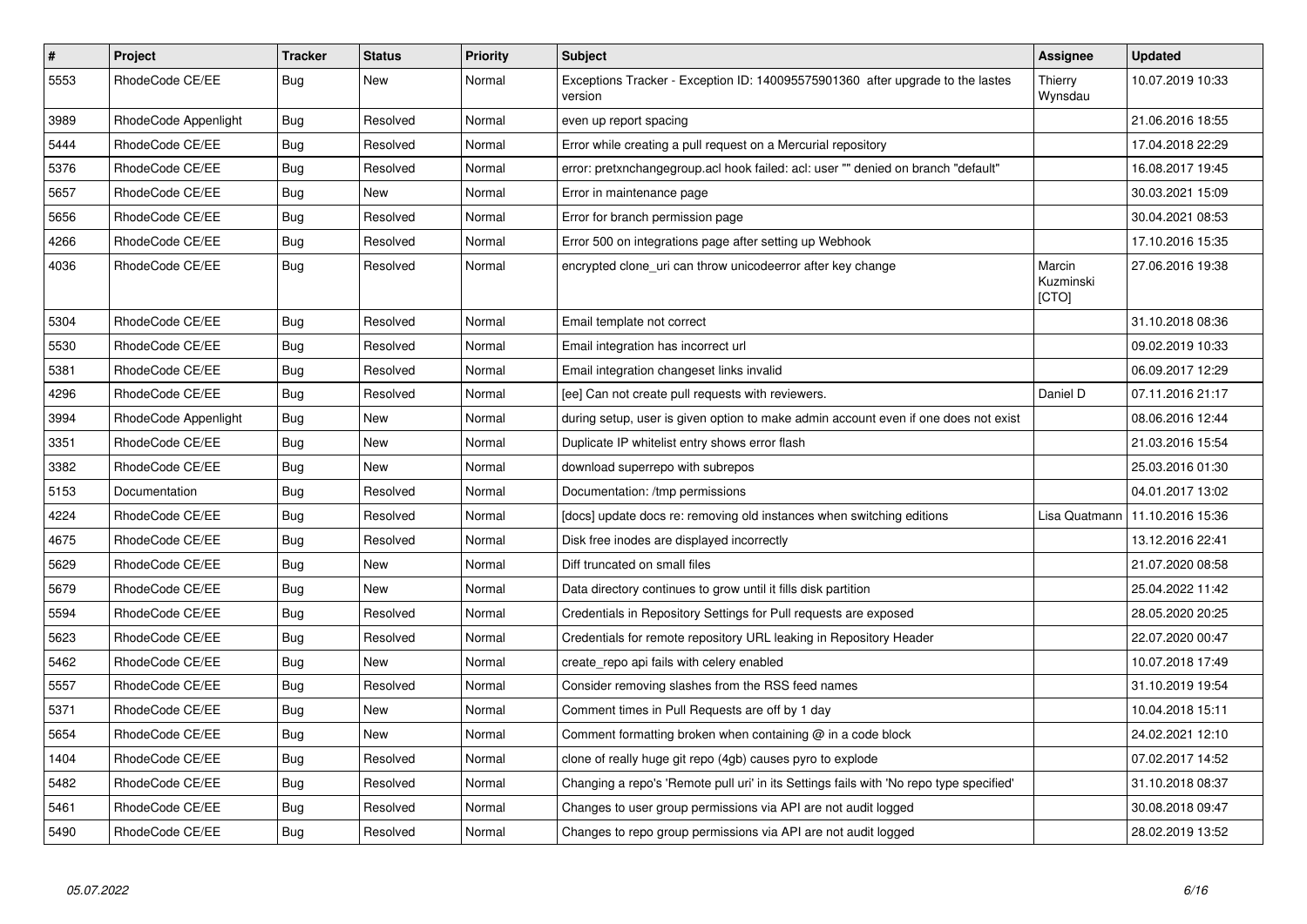| #    | Project              | <b>Tracker</b> | <b>Status</b> | <b>Priority</b> | <b>Subject</b>                                                                                                                                                                       | <b>Assignee</b>              | <b>Updated</b>   |
|------|----------------------|----------------|---------------|-----------------|--------------------------------------------------------------------------------------------------------------------------------------------------------------------------------------|------------------------------|------------------|
| 3971 | RhodeCode CE/EE      | Bug            | Resolved      | Normal          | [ce, vcs] Merge requests/Pull requests failing due to rebase problem                                                                                                                 | Johannes<br><b>Bornhold</b>  | 19.07.2016 15:54 |
| 3956 | RhodeCode CE/EE      | Bug            | New           | Normal          | [ce] - svn commit with all 'None' properties (author, message, etc.)                                                                                                                 |                              | 23.05.2016 17:22 |
| 3963 | RhodeCode CE/EE      | Bug            | New           | Normal          | [ce] Getting a newly added repo via remap/rescan via api gives no data                                                                                                               |                              | 27.05.2016 05:02 |
| 4256 | RhodeCode CE/EE      | Bug            | <b>New</b>    | Normal          | [ce, ee, ux] Source code highlight colors conflict with red/green inserted/deleted<br>blocks                                                                                         | Daniel D                     | 03.10.2016 05:00 |
| 3950 | RhodeCode CE/EE      | Bug            | Resolved      | Normal          | [ce, ee] trying to merge pr against a deleted branch/bookmark breaks the pr page                                                                                                     | Martin<br>Bornhold           | 27.10.2016 16:12 |
| 4208 | RhodeCode CE/EE      | Bug            | New           | Normal          | [ce, ee] test errors get hidden by error page                                                                                                                                        | Daniel D                     | 14.09.2016 12:00 |
| 4121 | RhodeCode CE/EE      | Bug            | Resolved      | Normal          | [ce, ee] server announcement has extra margin                                                                                                                                        | Lisa Quatmann                | 26.09.2016 14:00 |
| 4110 | RhodeCode CE/EE      | Bug            | In Progress   | Normal          | [ce, ee] repos can be named _admin, _static                                                                                                                                          | Daniel D                     | 20.07.2016 19:51 |
| 4092 | RhodeCode CE/EE      | Bug            | Feedback      | Normal          | [ce, ee] Redmine/JIRA integrations - smart commits                                                                                                                                   | Daniel D                     | 21.07.2016 12:59 |
| 4091 | RhodeCode CE/EE      | <b>Bug</b>     | Resolved      | Normal          | [ce, ee] Redmine integration blocks for 30 seconds if redmine server not available                                                                                                   | Daniel D                     | 15.07.2016 12:26 |
| 5605 | RhodeCode CE/EE      | Bug            | Resolved      | Normal          | Cannot set subversion compatibility to 1.10                                                                                                                                          |                              | 30.03.2020 17:27 |
| 4271 | RhodeCode CE/EE      | Bug            | Resolved      | Normal          | Browsing new repository groups via SVN issue                                                                                                                                         | Martin<br>Bornhold           | 19.10.2016 11:11 |
| 5587 | RhodeCode CE/EE      | Bug            | Resolved      | Normal          | Broken metatags in 4.18.1                                                                                                                                                            | Marcin Lulek                 | 29.01.2020 11:46 |
| 3334 | RhodeCode CE/EE      | Bug            | <b>New</b>    | Normal          | Attempt to edit .coveragerc through the online file editor                                                                                                                           |                              | 17.03.2016 13:49 |
| 5556 | RhodeCode CE/EE      | Bug            | New           | Normal          | After upgrade RhodeCode Enterprise, pull request via API adds repo owner as<br>default reviewer                                                                                      |                              | 01.01.2020 13:09 |
| 5410 | RhodeCode CE/EE      | <b>Bug</b>     | <b>New</b>    | Normal          | After converting to CE, we get the following error when trying to view some repos in<br>the UI: "UnicodeDecodeError: 'ascii' codec can't decode byte" (full error in<br>Description) |                              | 25.01.2018 20:45 |
| 4278 | RhodeCode CE/EE      | Bug            | Resolved      | Normal          | [admin] Clicking the save button in admin -> settings -> issue tracker leads to<br>exception if no patterns entered.                                                                 | Daniel D                     | 18.10.2016 13:38 |
| 3987 | RhodeCode Appenlight | Bug            | <b>New</b>    | Normal          | adjust footer so it's consistent with the website footer                                                                                                                             |                              | 15.06.2016 10:20 |
| 5405 | RhodeCode CE/EE      | Bug            | New           | Normal          | Add repository from UI leads to HTTP/404                                                                                                                                             |                              | 28.11.2017 11:39 |
| 4250 | RhodeCode CE/EE      | Bug            | Resolved      | Normal          | Adding a reviewer into existing PR doesn't set a reason.                                                                                                                             | Marcin<br>Kuzminski<br>[CTO] | 07.10.2016 20:05 |
| 5218 | RhodeCode CE/EE      | Bug            | <b>New</b>    | Normal          | 500 when forking repository, when using special chars in password.                                                                                                                   |                              | 19.02.2017 21:46 |
| 5550 | RhodeCode CE/EE      | <b>Bug</b>     | New           | Normal          | 500 Internal Server Error   The server has either erred or is incapable of performing<br>the requested operation.                                                                    |                              | 18.04.2019 17:12 |
| 4274 | RhodeCode CE/EE      | Bug            | Resolved      | Normal          | 500 error when push big objects                                                                                                                                                      |                              | 13.02.2017 19:53 |
| 3549 | RhodeCode CE/EE      | Bug            | Resolved      | Normal          | [4.0.0 regression], file source links use last commit id instead of current commit id                                                                                                | Marcin<br>Kuzminski<br>[CTO] | 21.04.2016 16:10 |
| 5227 | RhodeCode CE/EE      | <b>Bug</b>     | New           | Normal          | 400 during a svn checkout, file with special chars                                                                                                                                   |                              | 23.02.2017 17:43 |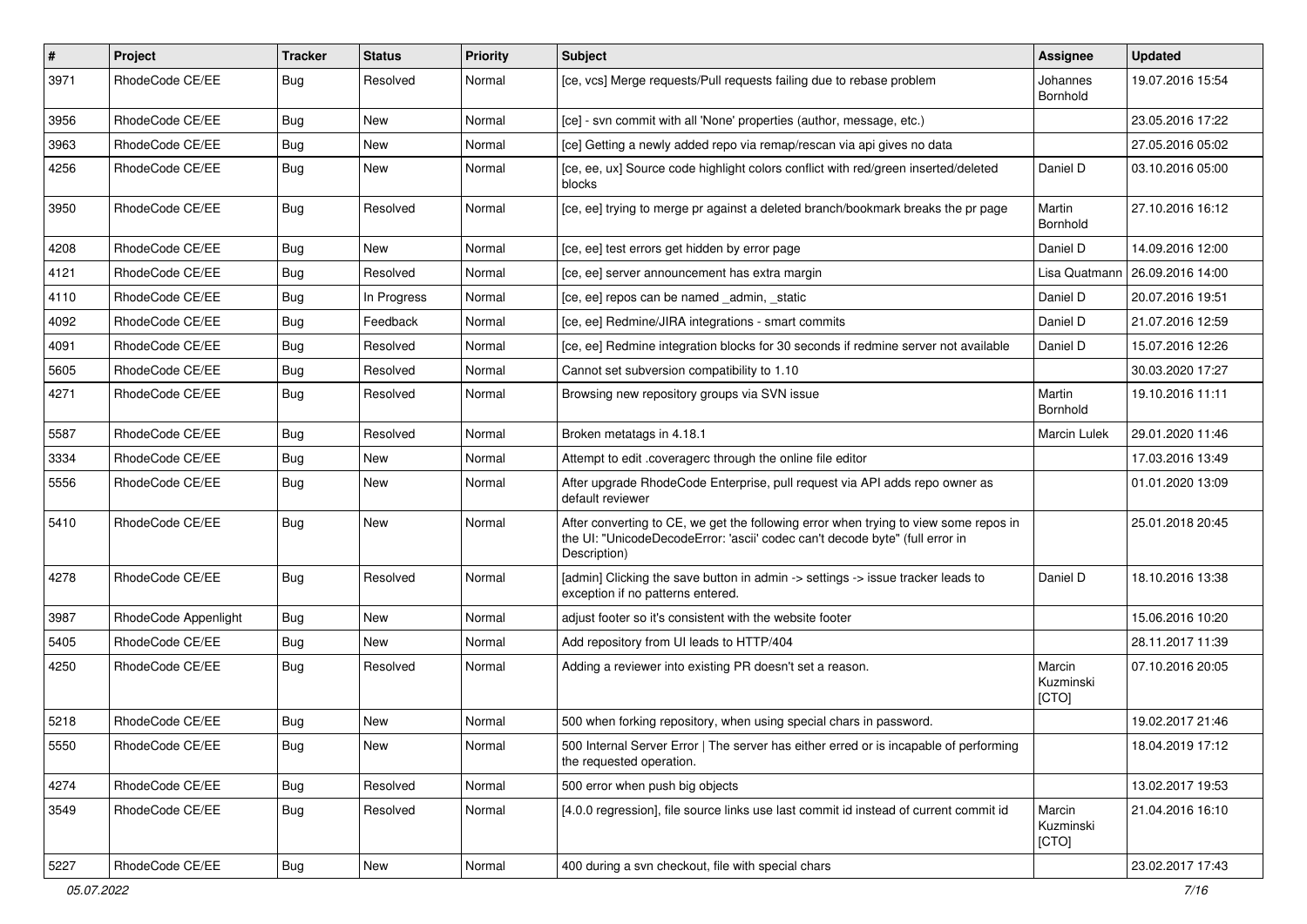| $\pmb{\#}$ | Project                  | <b>Tracker</b> | <b>Status</b> | <b>Priority</b> | <b>Subject</b>                                                                 | <b>Assignee</b>              | <b>Updated</b>   |
|------------|--------------------------|----------------|---------------|-----------------|--------------------------------------------------------------------------------|------------------------------|------------------|
| 5522       | RhodeCode CE/EE          | <b>Bug</b>     | Resolved      | Low             | vcsserver fails when url contains extra "/"                                    |                              | 28.02.2019 13:52 |
| 5598       | Documentation            | Bug            | <b>New</b>    | Low             | Typo in force delete command                                                   |                              | 19.03.2020 20:10 |
| 5460       | RhodeCode CE/EE          | Bug            | New           | Low             | Repo creation stuck when remote clone returns partial http code 500            |                              | 06.07.2018 19:14 |
| 3615       | RhodeCode CE/EE          | Bug            | New           | Low             | (OperationalError) too many SQL variables on admin journal page                |                              | 06.05.2016 11:45 |
| 5439       | Documentation            | Bug            | <b>New</b>    | Low             | JIRA Integration description: Wrong sample link                                |                              | 14.02.2018 14:25 |
| 5575       | RhodeCode CE/EE          | Bug            | Resolved      | Low             | Filtering username containing '-' does not work in Admin audit log panel       |                              | 20.01.2020 10:04 |
| 4155       | RhodeCode CE/EE          | Bug            | Resolved      | Low             | Date of Last Change is not displayed correctly                                 | Marcin<br>Kuzminski<br>[CTO] | 21.01.2020 02:20 |
| 5612       | RhodeCode CE/EE          | Bug            | <b>New</b>    | Low             | CPU cores getting maxed out by VCSServer on Repository Size request            |                              | 03.10.2021 23:25 |
| 5558       | RhodeCode CE/EE          | Bug            | Resolved      | Low             | Commit compare window covers text                                              |                              | 08.07.2019 18:12 |
| 4154       | RhodeCode CE/EE          | <b>Bug</b>     | New           | Low             | [ce, ee] user register via github captcha                                      |                              | 05.08.2016 22:51 |
| 4040       | RhodeCode CE/EE          | Bug            | <b>New</b>    | Low             | [ce, ee] logout when logged out causes 403 Cross-site request forgery detected |                              | 23.06.2016 13:40 |
| 5342       | RhodeCode Appenlight     | Bug            | New           | Low             | Broken link [Applications Modify application]                                  |                              | 21.06.2017 21:21 |
| 317        | Documentation            | Feature        | New           | High            | Styling                                                                        | <b>Brian Butler</b>          | 07.07.2016 10:10 |
| 5552       | RhodeCode CE/EE          | Feature        | New           | High            | PR dependency across repos                                                     |                              | 22.06.2019 01:15 |
| 4213       | RhodeCode CE/EE          | Feature        | New           | High            | Embed PostgreSQL database                                                      | Marcin<br>Kuzminski<br>[CTO] | 03.09.2016 23:45 |
| 5289       | RhodeCode CE/EE          | Feature        | <b>New</b>    | High            | Ability to Upload/Replace a file using the UI                                  |                              | 22.09.2017 10:29 |
| 3977       | RhodeCode CE/EE          | Feature        | <b>New</b>    | Normal          | Wiki                                                                           |                              | 05.06.2016 21:11 |
| 4144       | RhodeCode CE/EE          | Feature        | New           | Normal          | [ux] improve enable/disable of notifications                                   |                              | 02.08.2016 17:19 |
| 3460       | RhodeCode CE/EE          | Feature        | New           | Normal          | [ux, frontend] hide "show more" button when there is nothing more to show      |                              | 11.04.2016 13:37 |
| 3455       | RhodeCode CE/EE          | Feature        | New           | Normal          | [ux] commit message search should render entire commit message                 |                              | 07.04.2016 17:50 |
| 5584       | RhodeCode CE/EE          | Feature        | <b>New</b>    | Normal          | "update pull request link" message on vcs client                               |                              | 23.01.2020 10:32 |
| 5316       | RhodeCode CE/EE          | Feature        | In Progress   | Normal          | UI should provide checkout URL for a SVN path                                  |                              | 06.11.2017 21:59 |
| 4061       | RhodeCode Appenlight     | Feature        | New           | Normal          | Timezone for applications                                                      |                              | 30.06.2016 15:16 |
| 5382       | RhodeCode CE/EE          | Feature        | New           | Normal          | Support for repository aliases                                                 | Marcin<br>Kuzminski<br>[CTO] | 04.09.2017 15:17 |
| 4207       | RhodeCode CE/EE          | Feature        | Resolved      | Normal          | Support for obsolescence markers in changelog UI                               |                              | 19.05.2017 16:14 |
| 5533       | <b>RhodeCode Control</b> | Feature        | In Progress   | Normal          | Support busybox tar                                                            |                              | 09.02.2019 22:09 |
| 5520       | RhodeCode CE/EE          | Feature        | Resolved      | Normal          | Show the head commits shas when the merge is prevented due to multiple heads   |                              | 28.02.2019 13:52 |
| 5614       | RhodeCode CE/EE          | Feature        | Resolved      | Normal          | Show context function name in hg diffs                                         |                              | 23.04.2020 13:43 |
| 4226       | RhodeCode CE/EE          | Feature        | New           | Normal          | [settings, system info] add VCS and Channelstream status to System Info        |                              | 14.09.2016 16:45 |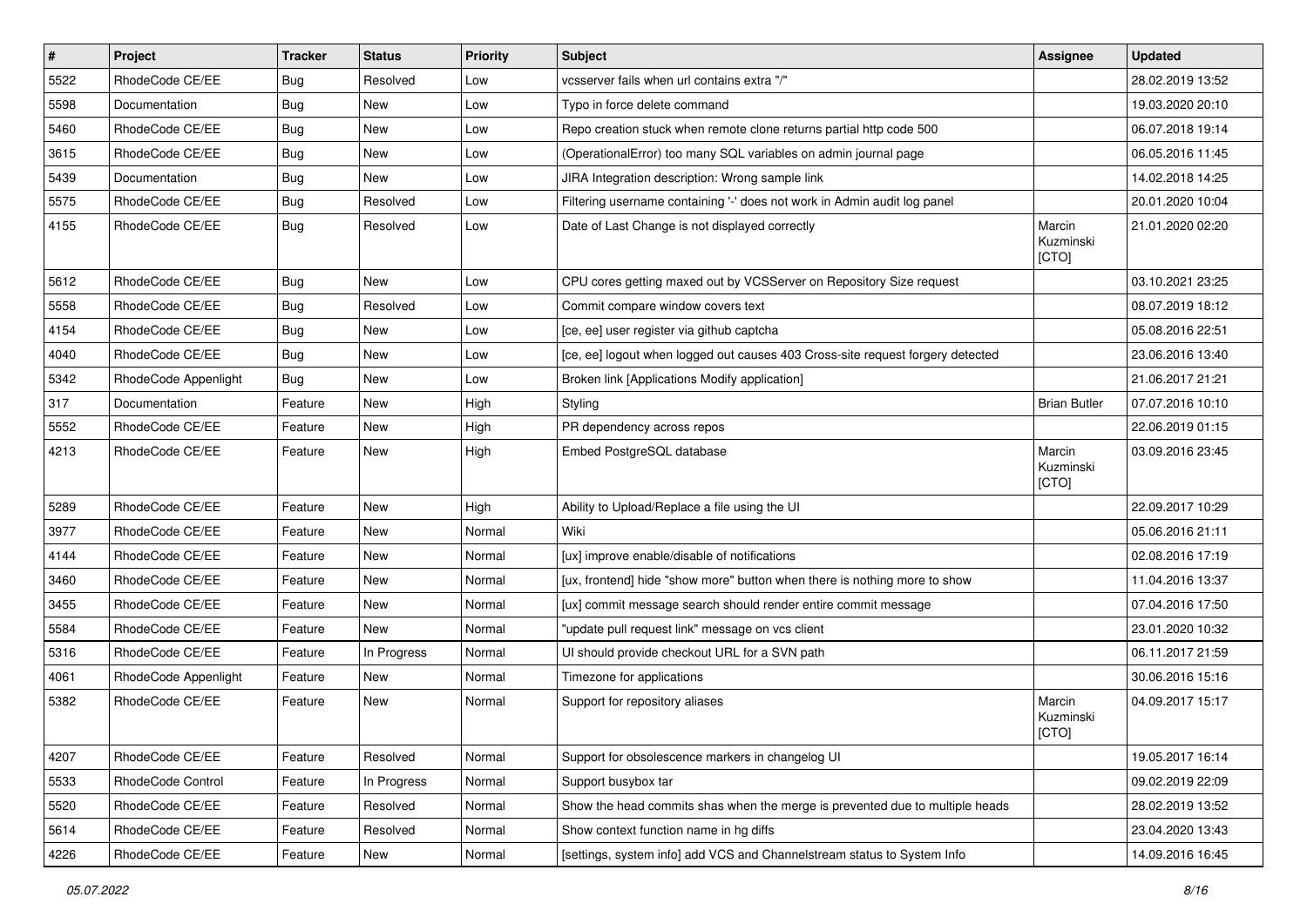| $\#$ | Project              | Tracker | <b>Status</b> | <b>Priority</b> | Subject                                                                                         | Assignee                     | <b>Updated</b>   |
|------|----------------------|---------|---------------|-----------------|-------------------------------------------------------------------------------------------------|------------------------------|------------------|
| 4059 | RhodeCode Appenlight | Feature | New           | Normal          | Server Monitoring                                                                               |                              | 30.06.2016 15:15 |
| 5278 | RhodeCode CE/EE      | Feature | <b>New</b>    | Normal          | Require support for git repositories of the form git://                                         |                              | 13.04.2017 15:20 |
| 5543 | RhodeCode CE/EE      | Feature | New           | Normal          | Repo API should have equivalent get_repo_audit_logs() to User API call<br>get_user_audit_logs() |                              | 26.02.2019 12:22 |
| 4060 | RhodeCode Appenlight | Feature | New           | Normal          | Replayable requests                                                                             |                              | 30.06.2016 15:15 |
| 5635 | RhodeCode CE/EE      | Feature | Resolved      | Normal          | Remember column sorted by of the "Pull Requests You Participate In" table                       |                              | 30.11.2020 22:30 |
| 2539 | RhodeCode CE/EE      | Feature | Feedback      | Normal          | Recursive deletion of resources                                                                 |                              | 20.04.2016 08:52 |
| 5583 | RhodeCode CE/EE      | Feature | Resolved      | Normal          | rcextensions hook for pull request comment                                                      |                              | 23.04.2020 13:42 |
| 5642 | RhodeCode CE/EE      | Feature | Resolved      | Normal          | pull request version column in commit list                                                      |                              | 30.04.2021 08:53 |
| 5272 | RhodeCode CE/EE      | Feature | Resolved      | Normal          | Pull Request checklist                                                                          |                              | 21.01.2020 02:09 |
| 1055 | RhodeCode CE/EE      | Feature | Resolved      | Normal          | [pr, vcs] Expose the shadow repository of a pull request                                        | Martin<br>Bornhold           | 26.10.2016 10:33 |
| 5271 | RhodeCode CE/EE      | Feature | New           | Normal          | Private comments                                                                                |                              | 07.04.2017 12:01 |
| 659  | Documentation        | Feature | New           | Normal          | Peer to Peer Failover                                                                           | <b>Brian Butler</b>          | 01.07.2016 14:15 |
| 4056 | RhodeCode Appenlight | Feature | <b>New</b>    | Normal          | Optionally allow to filter graphs per machine in dashboard                                      |                              | 30.06.2016 15:12 |
| 5511 | RhodeCode CE/EE      | Feature | New           | Normal          | New feature to synchronize the fork with the remote repo from the summary page                  |                              | 13.11.2018 01:23 |
| 4057 | RhodeCode Appenlight | Feature | New           | Normal          | Negation option for search filter                                                               |                              | 30.06.2016 15:12 |
| 5615 | RhodeCode CE/EE      | Feature | Resolved      | Normal          | Misleading message in PR diff view "File was deleted in this version"                           | Daniel D                     | 23.04.2020 17:40 |
| 5585 | RhodeCode CE/EE      | Feature | Resolved      | Normal          | Minimize downtime on rccontrol upgrade                                                          |                              | 27.03.2020 09:45 |
| 5396 | RhodeCode CE/EE      | Feature | Resolved      | Normal          | Merge state with shadow repo should be created during pull request                              |                              | 12.10.2017 21:57 |
| 5368 | RhodeCode CE/EE      | Feature | Resolved      | Normal          | Mercurial: Close branch before merging it                                                       | Mathieu Cantin               | 21.01.2020 02:11 |
| 5586 | RhodeCode CE/EE      | Feature | New           | Normal          | @mention should be a link                                                                       |                              | 29.01.2020 11:46 |
| 2817 | RhodeCode CE/EE      | Feature | Resolved      | Normal          | Make largefiles downloadable from the interface                                                 |                              | 27.03.2017 14:04 |
| 4000 | RhodeCode CE/EE      | Feature | New           | Normal          | Make compare more functional                                                                    | Marcin<br>Kuzminski<br>[CTO] | 18.11.2017 19:11 |
| 5256 | RhodeCode CE/EE      | Feature | <b>New</b>    | Normal          | Last repository access time.                                                                    |                              | 23.03.2017 16:34 |
| 687  | Documentation        | Feature | New           | Normal          | [Integraton] - Elastic search integration                                                       | <b>Brian Butler</b>          | 01.07.2016 14:15 |
| 4157 | RhodeCode CE/EE      | Feature | New           | Normal          | [integrations] Integrate with industry standard SW development tools                            | Daniel D                     | 08.08.2016 12:55 |
| 5548 | RhodeCode CE/EE      | Feature | New           | Normal          | Initial Search API                                                                              | Peter Colledge               | 07.07.2019 22:21 |
| 4193 | RhodeCode CE/EE      | Feature | In Progress   | Normal          | Improve Filter Functionality in the Change Log                                                  | Marcin<br>Kuzminski<br>[CTO] | 22.09.2017 10:25 |
| 1131 | RhodeCode CE/EE      | Feature | Resolved      | Normal          | Implement default reviewers for code review                                                     | Daniel D                     | 21.09.2016 18:28 |
| 5574 | RhodeCode CE/EE      | Feature | Resolved      | Normal          | hg: Information for external hooks                                                              |                              | 30.07.2020 15:40 |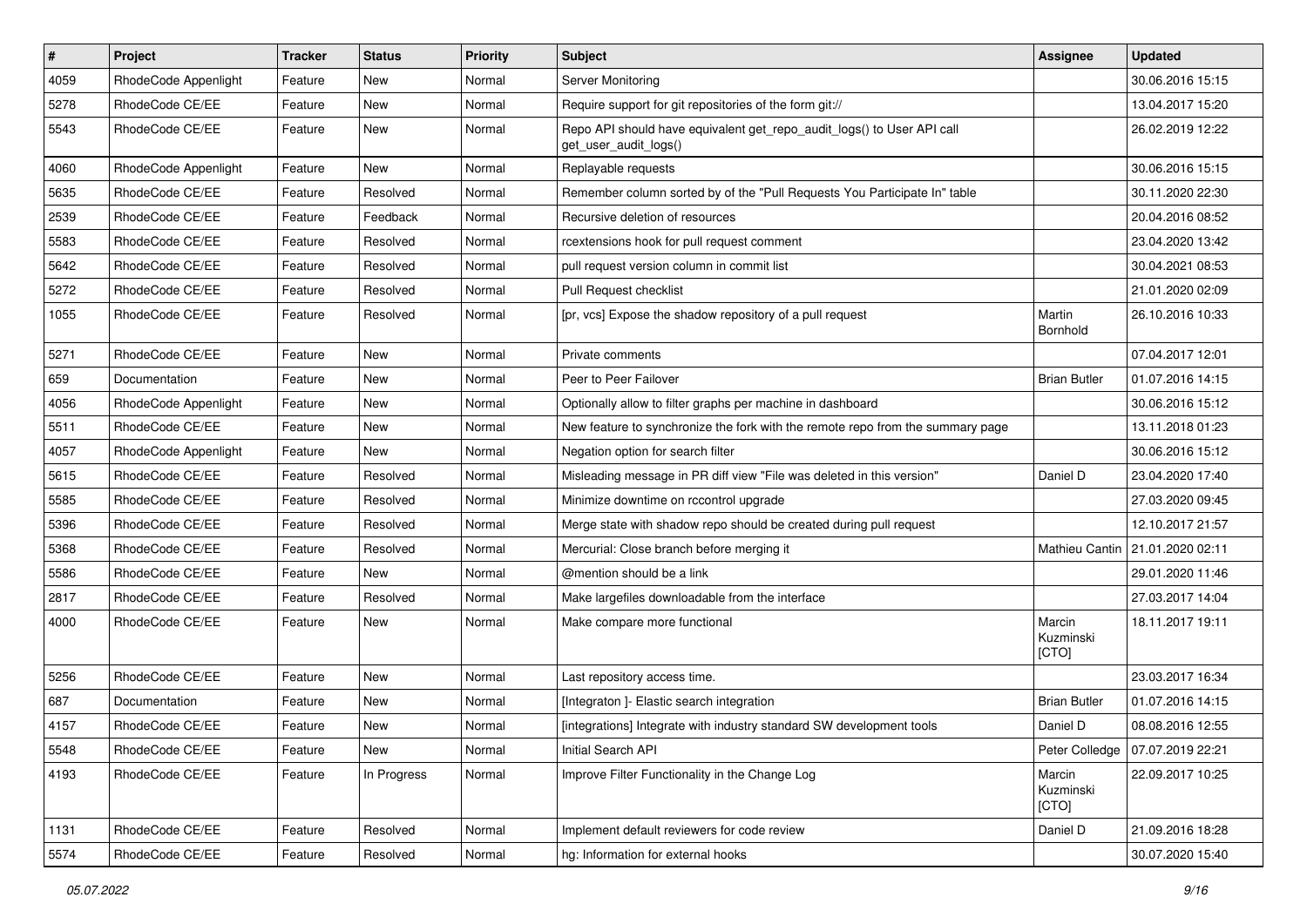| $\vert$ # | Project                  | Tracker | <b>Status</b> | <b>Priority</b> | Subject                                                                                        | Assignee                     | Updated          |
|-----------|--------------------------|---------|---------------|-----------------|------------------------------------------------------------------------------------------------|------------------------------|------------------|
| 5595      | RhodeCode CE/EE          | Feature | New           | Normal          | Group code review mail notification                                                            |                              | 03.03.2020 10:17 |
| 5534      | <b>RhodeCode Control</b> | Feature | New           | Normal          | extract/preload subcommand                                                                     |                              | 14.02.2019 14:45 |
| 5653      | RhodeCode CE/EE          | Feature | <b>New</b>    | Normal          | Extend SSH clone to support cloning by repo id.                                                | Marcin<br>Kuzminski<br>[CTO] | 17.02.2021 12:58 |
| 3472      | RhodeCode CE/EE          | Feature | <b>New</b>    | Normal          | Expose unified hooks that can be used in SSH backend                                           |                              | 14.04.2016 17:54 |
| 5581      | RhodeCode CE/EE          | Feature | Resolved      | Normal          | expose `send_email` option in the HTTP API, for `comment_commit` and<br>`comment_pull_request` | Daniel D                     | 29.01.2020 11:46 |
| 3486      | RhodeCode CE/EE          | Feature | New           | Normal          | expose origin of permission in perm dict for users                                             |                              | 06.06.2016 10:54 |
| 5469      | RhodeCode CE/EE          | Feature | Resolved      | Normal          | elastisearch > 2.x not supported ?                                                             |                              | 21.01.2020 02:19 |
| 4074      | RhodeCode CE/EE          | Feature | New           | Normal          | Edit review comment                                                                            | Bartłomiej<br>Wołyńczyk      | 17.04.2018 21:51 |
| 4183      | RhodeCode CE/EE          | Feature | Resolved      | Normal          | Different roles for PR reviewers                                                               | Daniel D                     | 12.10.2020 23:13 |
| 3440      | RhodeCode CE/EE          | Feature | New           | Normal          | [design, ux] mock-up user interface for adding a branch/bookmark                               |                              | 05.04.2016 09:21 |
| 5601      | RhodeCode CE/EE          | Feature | Resolved      | Normal          | Default navigation should be by branch name not commit id                                      |                              | 04.06.2020 23:51 |
| 4064      | RhodeCode Appenlight     | Feature | New           | Normal          | Create a multiple action feature for Reports and Logs lists                                    |                              | 30.06.2016 15:18 |
| 5602      | RhodeCode CE/EE          | Feature | Resolved      | Normal          | Copy full path only copies partial                                                             | Daniel D                     | 30.03.2020 16:04 |
| 4222      | RhodeCode CE/EE          | Feature | New           | Normal          | Configurable detection of READMEs                                                              |                              | 09.09.2016 10:05 |
| 5273      | RhodeCode CE/EE          | Feature | New           | Normal          | Comment status                                                                                 |                              | 07.04.2017 13:10 |
| 148       | RhodeCode CE/EE          | Feature | New           | Normal          | [comments] Add per file and multiline comments in a changeset                                  |                              | 25.05.2016 10:20 |
| 5603      | RhodeCode CE/EE          | Feature | Resolved      | Normal          | Code search - highlight matching search terms                                                  |                              | 30.03.2020 11:16 |
| 5637      | RhodeCode CE/EE          | Feature | New           | Normal          | Clone URL templates - add per repository/namespace                                             |                              | 29.10.2020 09:38 |
| 5631      | RhodeCode CE/EE          | Feature | <b>New</b>    | Normal          | Change target of PR                                                                            |                              | 31.07.2020 17:05 |
| 5187      | RhodeCode CE/EE          | Feature | Resolved      | Normal          | changelog dynamic loading of commits                                                           |                              | 12.06.2018 12:31 |
| 5600      | RhodeCode CE/EE          | Feature | New           | Normal          | Change default repository landing page                                                         |                              | 27.01.2021 01:04 |
| 4192      | RhodeCode CE/EE          | Feature | Resolved      | Normal          | [ce, ee] slack/hipchat integrations group commits by branch pushed                             |                              | 09.09.2016 19:01 |
| 4225      | RhodeCode CE/EE          | Feature | Resolved      | Normal          | [ce, ee] repo group integrations cascade to child repo groups                                  | Daniel D                     | 14.09.2016 11:12 |
| 4175      | RhodeCode CE/EE          | Feature | Resolved      | Normal          | [ce, ee] repo group integrations                                                               | Daniel D                     | 16.08.2016 20:00 |
| 4232      | RhodeCode CE/EE          | Feature | New           | Normal          | [ce, ee, pr, compare] redo diffs, support side by side diffs, html diffs                       | Daniel D                     | 25.10.2016 15:40 |
| 4267      | RhodeCode CE/EE          | Feature | Resolved      | Normal          | [ce, ee] jira tracker integration wildcard project key support                                 | Daniel D                     | 10.10.2016 20:13 |
| 4211      | RhodeCode CE/EE          | Feature | Resolved      | Normal          | [ce, ee] increase webhook flexibility                                                          | Marcin<br>Kuzminski<br>[CTO] | 20.06.2022 10:55 |
| 4219      | RhodeCode CE/EE          | Feature | Resolved      | Normal          | [ce, ee] Add mandatory reviewers for pull requests                                             | Marcin<br>Kuzminski<br>[CTO] | 20.06.2017 15:23 |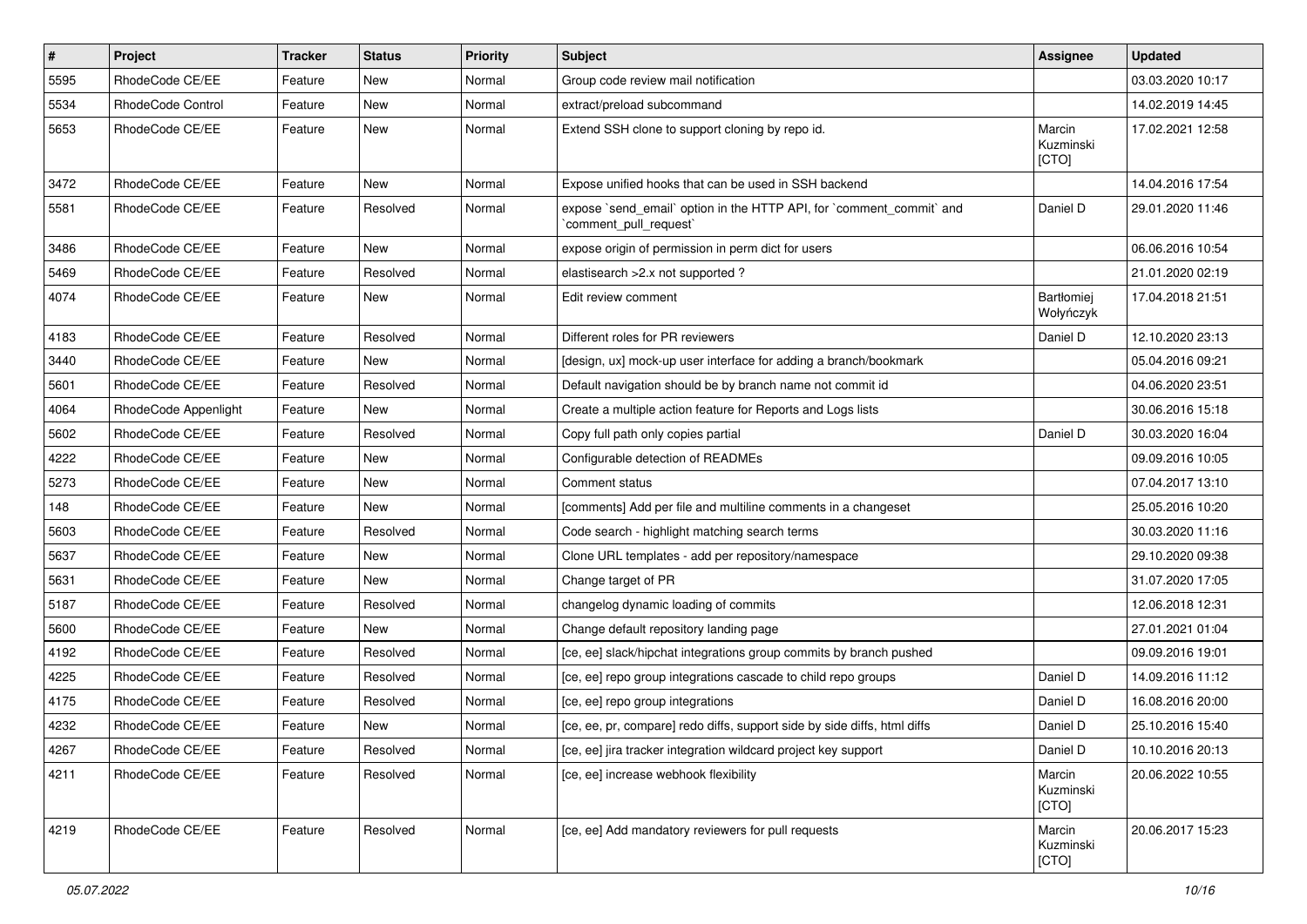| $\pmb{\#}$ | Project              | <b>Tracker</b> | <b>Status</b> | <b>Priority</b> | <b>Subject</b>                                                                           | Assignee                     | <b>Updated</b>   |
|------------|----------------------|----------------|---------------|-----------------|------------------------------------------------------------------------------------------|------------------------------|------------------|
| 5504       | RhodeCode CE/EE      | Feature        | New           | Normal          | Buttons to copy commit hash and to expand the commit message in the repo<br>summary view |                              | 26.10.2018 00:59 |
| 2882       | RhodeCode CE/EE      | Feature        | <b>New</b>    | Normal          | Bulk comment submit                                                                      |                              | 17.03.2016 17:50 |
| 4044       | RhodeCode CE/EE      | Feature        | Resolved      | Normal          | <b>Branch permissions</b>                                                                |                              | 30.08.2018 09:48 |
| 4272       | RhodeCode CE/EE      | Feature        | <b>New</b>    | Normal          | Better SPAM protection                                                                   |                              | 12.10.2016 11:14 |
| 4062       | RhodeCode Appenlight | Feature        | New           | Normal          | A way to see browser breakdown for an error                                              |                              | 30.06.2016 15:16 |
| 5321       | RhodeCode CE/EE      | Feature        | Resolved      | Normal          | Audit logs                                                                               |                              | 21.06.2017 12:49 |
| 4301       | RhodeCode CE/EE      | Feature        | New           | Normal          | [API] toggle force password reset in api for Idap users                                  |                              | 28.10.2016 15:43 |
| 3373       | RhodeCode CE/EE      | Feature        | New           | Normal          | Allow to create Bookmarks and Branches from UI                                           |                              | 05.04.2016 09:21 |
| 5617       | RhodeCode CE/EE      | Feature        | New           | Normal          | Allow PRs to non-head bookmarks                                                          |                              | 20.05.2020 12:25 |
| 4071       | RhodeCode Appenlight | Feature        | New           | Normal          | Allow for easy out-out of assigned permissions                                           |                              | 05.07.2016 10:14 |
| 5582       | RhodeCode Control    | Feature        | <b>New</b>    | Normal          | Add the version number of a PR in the HTTP API                                           |                              | 15.01.2020 10:45 |
| 3999       | RhodeCode CE/EE      | Feature        | Resolved      | Normal          | Add `send account information` to user creation page                                     |                              | 28.06.2016 15:22 |
| 4063       | RhodeCode Appenlight | Feature        | New           | Normal          | add option to specify custom value in dashboard select                                   |                              | 30.06.2016 15:17 |
| 3979       | RhodeCode CE/EE      | Feature        | <b>New</b>    | Normal          | Add kanban board                                                                         |                              | 05.06.2016 21:20 |
| 5611       | RhodeCode CE/EE      | Feature        | Resolved      | Normal          | Add information "is the pull request up to date?" in the PR page                         |                              | 03.10.2021 23:24 |
| 5641       | RhodeCode CE/EE      | Feature        | New           | Normal          | "Add draft" / (x) button usability                                                       |                              | 30.11.2020 20:53 |
| 4182       | RhodeCode CE/EE      | Feature        | <b>New</b>    | Normal          | add direct link from notification to corresponding PR                                    |                              | 19.08.2016 12:35 |
| 4191       | RhodeCode CE/EE      | Feature        | New           | Normal          | Add custom Image logo option to header                                                   |                              | 22.08.2016 14:49 |
| 5638       | RhodeCode CE/EE      | Feature        | <b>New</b>    | Normal          | Add "Copy full url path" button                                                          |                              | 05.02.2021 20:23 |
| 3981       | RhodeCode CE/EE      | Feature        | Resolved      | Normal          | Add cloud hosting like Gitlab, GitHub                                                    |                              | 02.03.2020 09:14 |
| 3980       | RhodeCode CE/EE      | Feature        | New           | Normal          | Add CI engine                                                                            |                              | 05.06.2016 21:32 |
| 3978       | RhodeCode CE/EE      | Feature        | <b>New</b>    | Normal          | Add bug tracker                                                                          |                              | 05.06.2016 21:20 |
| 1457       | RhodeCode CE/EE      | Feature        | New           | Normal          | add allow permissions inheritance on repo groups                                         |                              | 22.09.2017 10:27 |
| 5441       | RhodeCode CE/EE      | Feature        | New           | Low             | Some files not parsed as XML files                                                       | Marcin<br>Kuzminski<br>[CTO] | 12.06.2018 12:23 |
| 4220       | RhodeCode Appenlight | Feature        | <b>New</b>    | Low             | Search params allow sorting of result.                                                   |                              | 06.09.2016 16:33 |
| 5442       | RhodeCode CE/EE      | Feature        | Resolved      | Low             | Preview of Jupyter notebooks                                                             | Marcin<br>Kuzminski<br>[CTO] | 16.01.2019 16:33 |
| 5643       | RhodeCode CE/EE      | Feature        | Resolved      | Low             | jump to bottom of review                                                                 |                              | 30.04.2021 08:53 |
| 5613       | RhodeCode CE/EE      | Feature        | New           | Low             | Feature Request: Issue tracker link in new tab/window                                    |                              | 03.10.2021 23:25 |
| 4017       | RhodeCode Appenlight | Feature        | New           | Low             | application logos need help                                                              |                              | 14.06.2016 11:52 |
| 5536       | RhodeCode CE/EE      | Feature        | Resolved      | Low             | Ability to disable server-side SSH key generation                                        |                              | 28.02.2019 13:52 |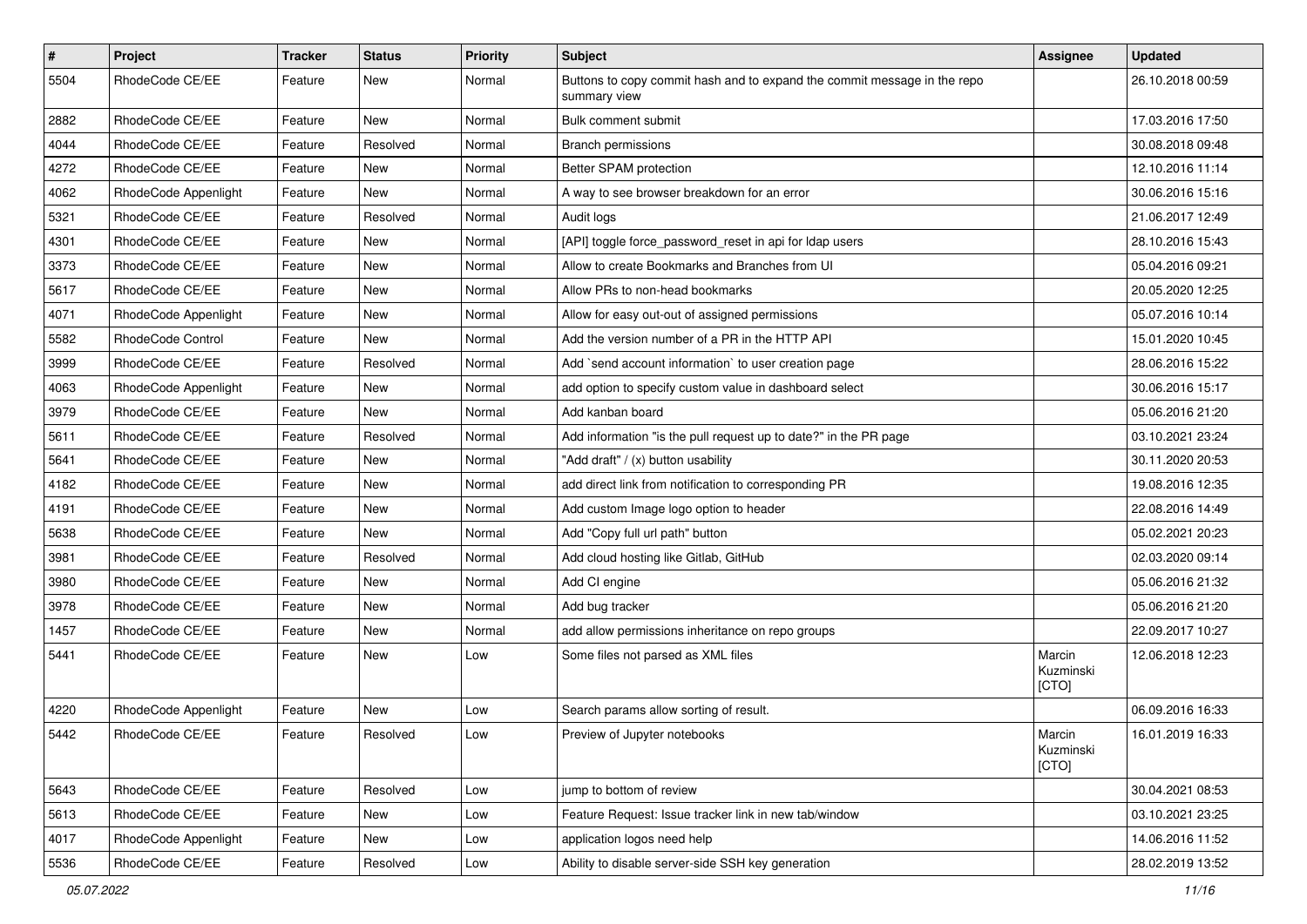| $\sharp$ | Project         | Tracker | <b>Status</b> | <b>Priority</b> | Subject                                                                                                                           | Assignee           | <b>Updated</b>   |
|----------|-----------------|---------|---------------|-----------------|-----------------------------------------------------------------------------------------------------------------------------------|--------------------|------------------|
| 5491     | RhodeCode CE/EE | Support | New           | Urgent          | Upgrade RhodeCode Community + VCSSERVER from 4.10.4 to 4.12.4, pull request<br>stop working with reviewers                        |                    | 30.08.2018 09:47 |
| 4243     | RhodeCode CE/EE | Support | Resolved      | High            | Gist visibility update?                                                                                                           | Martin<br>Bornhold | 27.09.2016 06:40 |
| 5516     | RhodeCode CE/EE | Support | Resolved      | High            | Cannot log into RhodeCode                                                                                                         | Thierry<br>Wynsdau | 28.05.2020 20:28 |
| 4677     | RhodeCode CE/EE | Support | Resolved      | High            | API get_repo_refs not working?                                                                                                    |                    | 19.12.2016 11:46 |
| 3364     | RhodeCode CE/EE | Support | New           | High            | Allow Specifying the Commit Message for Pull Request Merges                                                                       |                    | 17.04.2018 21:51 |
| 5639     | RhodeCode CE/EE | Support | New           | High            | 500 Internal Server Error   The server has either erred  after importing Database<br>from backup                                  |                    | 22.11.2020 09:15 |
| 4227     | RhodeCode CE/EE | Support | Resolved      | Normal          | VBScript files detected as text/plain - no syntax highlighting                                                                    |                    | 14.09.2016 22:38 |
| 5544     | RhodeCode CE/EE | Support | Resolved      | Normal          | Use of authentication token with LDAP account results in account lockout when max<br>bad password attempts are configured in LDAP |                    | 27.02.2019 10:09 |
| 5269     | RhodeCode CE/EE | Support | <b>New</b>    | Normal          | Upgrade from RC EE 3.7.1 to RC EE 4.x                                                                                             |                    | 29.06.2017 19:36 |
| 5394     | RhodeCode CE/EE | Support | New           | Normal          | SVN to Git / Mercurial Migration                                                                                                  |                    | 03.10.2017 09:29 |
| 5541     | RhodeCode CE/EE | Support | <b>New</b>    | Normal          | <b>SVN Settings: Repository Patterns</b>                                                                                          |                    | 16.12.2019 15:35 |
| 5395     | RhodeCode CE/EE | Support | Resolved      | Normal          | Svn protocols and performance                                                                                                     |                    | 04.04.2019 18:08 |
| 5593     | RhodeCode CE/EE | Support | New           | Normal          | SSH connections                                                                                                                   |                    | 17.02.2020 16:18 |
| 5484     | RhodeCode CE/EE | Support | New           | Normal          | Setting up ssh, remote hg not found                                                                                               |                    | 06.07.2018 23:41 |
| 3967     | RhodeCode CE/EE | Support | In Progress   | Normal          | Server 500 error                                                                                                                  |                    | 11.08.2016 13:39 |
| 4303     | RhodeCode CE/EE | Support | <b>New</b>    | Normal          | rhodecode instance                                                                                                                |                    | 08.11.2016 16:32 |
| 4081     | RhodeCode CE/EE | Support | Resolved      | Normal          | Receiving server 500 error when trying to clone repo from windows client using<br>eclipse                                         |                    | 12.07.2016 14:30 |
| 5677     | RhodeCode CE/EE | Support | <b>New</b>    | Normal          | PR cross merge                                                                                                                    |                    | 28.01.2022 16:59 |
| 4244     | RhodeCode CE/EE | Support | Resolved      | Normal          | mod_dav_svn template error when using auth_realm with spaces in it                                                                | Martin<br>Bornhold | 28.09.2016 12:07 |
| 5495     | RhodeCode CE/EE | Support | New           | Normal          | Idap to crowd users_groups sync source                                                                                            |                    | 10.09.2018 22:09 |
| 3332     | RhodeCode CE/EE | Support | New           | Normal          | LDAP settings page: Add button "test connection"                                                                                  |                    | 17.03.2016 10:23 |
| 5255     | RhodeCode CE/EE | Support | <b>New</b>    | Normal          | I can't access issues created by me from mail                                                                                     |                    | 04.04.2017 11:28 |
| 5554     | RhodeCode CE/EE | Support | Resolved      | Normal          | How to increase number of commits shown in pagination on dashboard and<br>changelog                                               |                    | 21.01.2020 02:08 |
| 5375     | RhodeCode CE/EE | Support | Resolved      | Normal          | How do I configure "Go to" to just search repository names?                                                                       |                    | 16.08.2017 18:00 |
| 5497     | RhodeCode CE/EE | Support | New           | Normal          | hg push hangs                                                                                                                     |                    | 30.08.2018 22:15 |
| 5618     | RhodeCode CE/EE | Support | <b>New</b>    | Normal          | Getting HTTP 502 Bad Gateway when trying to push (or clone) on a slow network                                                     |                    | 27.05.2020 21:56 |
| 5503     | RhodeCode CE/EE | Support | New           | Normal          | failed to upgrade to 4.13.3                                                                                                       |                    | 06.11.2018 18:28 |
| 5546     | RhodeCode CE/EE | Support | Resolved      | Normal          | experiments with mercurial 4.9                                                                                                    |                    | 26.03.2019 09:23 |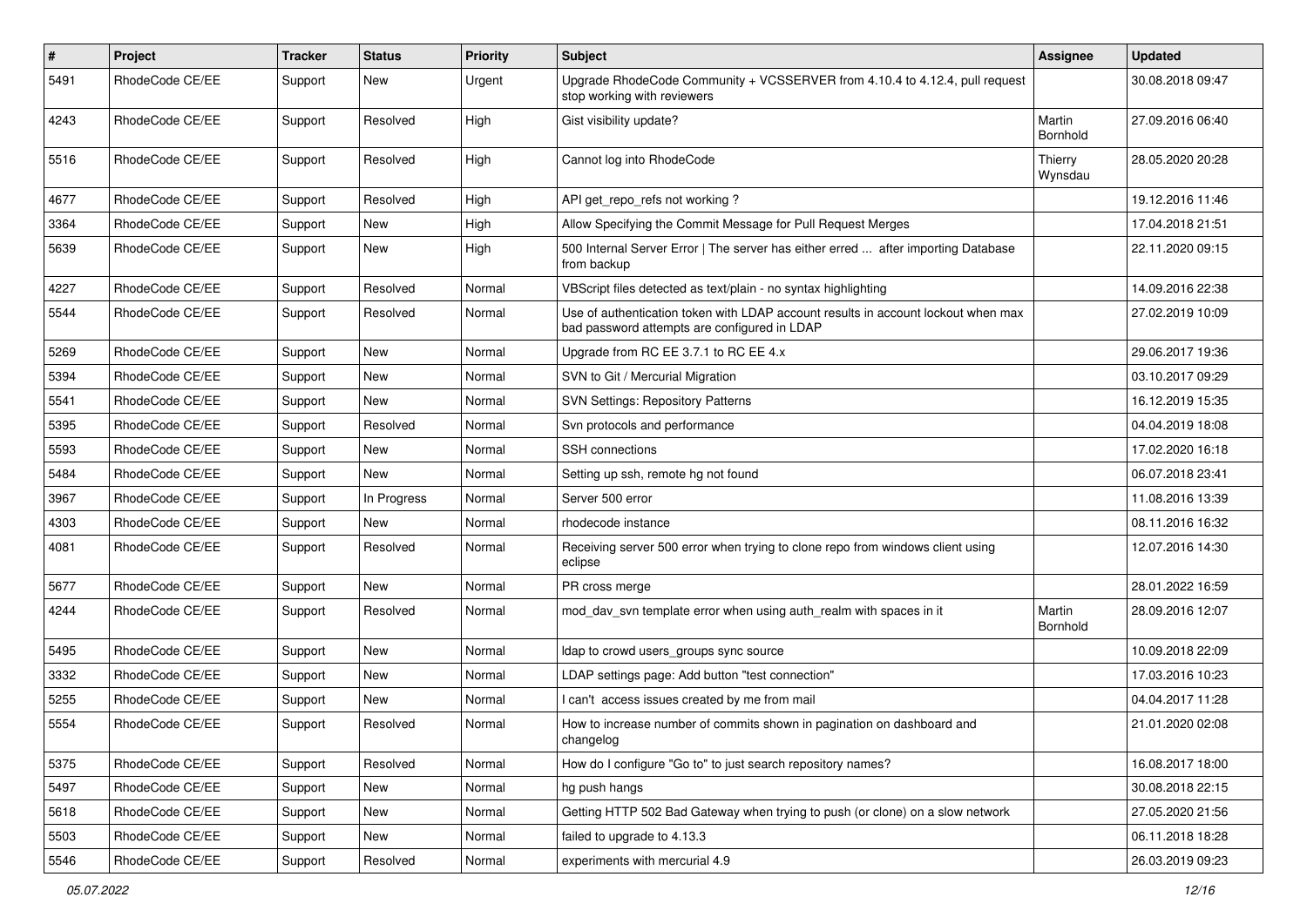| $\vert$ # | Project              | <b>Tracker</b> | <b>Status</b> | <b>Priority</b> | <b>Subject</b>                                                                           | <b>Assignee</b>              | <b>Updated</b>   |
|-----------|----------------------|----------------|---------------|-----------------|------------------------------------------------------------------------------------------|------------------------------|------------------|
| 5499      | RhodeCode CE/EE      | Support        | New           | Normal          | ERROR [celery.worker.consumer.consumer] consumer: Cannot connect                         |                              | 11.09.2018 08:39 |
| 5591      | Documentation        | Support        | New           | Normal          | documentation typo                                                                       |                              | 04.02.2020 19:43 |
| 5237      | Documentation        | Support        | New           | Normal          | documentation for DR                                                                     |                              | 06.03.2017 23:34 |
| 5529      | Documentation        | Support        | New           | Normal          | Documentation does not detail watched repositories                                       |                              | 07.02.2019 00:16 |
| 5496      | RhodeCode CE/EE      | Support        | New           | Normal          | database migration 4.11.6 mysql to 4.12.4 postgres                                       |                              | 27.08.2018 21:17 |
| 5468      | RhodeCode CE/EE      | Support        | New           | Normal          | Check logic for updating last commit for repository groups                               |                              | 30.08.2018 09:47 |
| 5609      | RhodeCode CE/EE      | Support        | Resolved      | Normal          | Change git diff algorithm                                                                |                              | 31.03.2020 22:08 |
| 4252      | RhodeCode CE/EE      | Support        | New           | Normal          | Backup & Recovery                                                                        |                              | 07.10.2016 19:47 |
| 5527      | RhodeCode CE/EE      | Support        | New           | Normal          | API: expose human readable failure reason                                                |                              | 30.01.2019 17:43 |
| 5423      | Documentation        | Support        | Resolved      | Normal          | API-Documentation for Method "create_repo_group" faulty                                  |                              | 22.01.2018 16:23 |
| 4269      | RhodeCode CE/EE      | Support        | Resolved      | Normal          | Allow flash messages to be permanently surpressed                                        | Marcin Lulek                 | 14.10.2016 12:46 |
| 4235      | RhodeCode CE/EE      | Task           | Resolved      | High            | Support GIT LFS server                                                                   |                              | 23.03.2017 17:24 |
| 5391      | RhodeCode CE/EE      | Task           | Resolved      | High            | Secure Email change                                                                      |                              | 17.04.2018 21:50 |
| 4251      | RhodeCode CE/EE      | Task           | Feedback      | High            | [customer] Pull request with subrepos                                                    | Martin<br>Bornhold           | 10.11.2016 17:52 |
| 737       | Documentation        | Task           | New           | Normal          | What is an extra field and how do you add it?                                            |                              | 01.07.2016 14:15 |
| 4216      | RhodeCode CE/EE      | Task           | New           | Normal          | [ux, renderers] implement consistent rendering for text fields                           |                              | 06.09.2016 11:46 |
| 4051      | RhodeCode CE/EE      | Task           | New           | Normal          | [ux, renderering] Consistent formatting on text fields.                                  |                              | 22.09.2017 10:27 |
| 4003      | RhodeCode CE/EE      | Task           | Resolved      | Normal          | User personal repository groups improvements                                             |                              | 07.11.2016 16:12 |
| 5400      | RhodeCode CE/EE      | Task           | New           | Normal          | User group - subgroup support                                                            |                              | 06.11.2017 22:00 |
| 2844      | RhodeCode CE/EE      | Task           | New           | Normal          | Update Bcrypt to a maintained version                                                    |                              | 17.02.2018 20:37 |
| 4299      | RhodeCode CE/EE      | Task           | New           | Normal          | TEMPLATE repo groups                                                                     |                              | 22.09.2017 10:26 |
| 4312      | RhodeCode CE/EE      | Task           | New           | Normal          | Storage location changes                                                                 |                              | 11.07.2017 13:31 |
| 5343      | RhodeCode CE/EE      | Task           | Resolved      | Normal          | SSH key management and SSH support                                                       |                              | 18.08.2017 23:50 |
| 5202      | RhodeCode CE/EE      | Task           | Resolved      | Normal          | run git gc and git repack on GIT repos when we have a scheduler via celery in<br>pyramid |                              | 04.12.2017 20:49 |
| 3504      | RhodeCode CE/EE      | Task           | In Progress   | Normal          | [routing] Move static assets under a common prefix                                       |                              | 19.07.2016 12:27 |
| 3376      | RhodeCode CE/EE      | Task           | <b>New</b>    | Normal          | Repo action plugins                                                                      |                              | 24.03.2016 15:21 |
| 5198      | RhodeCode CE/EE      | Task           | Resolved      | Normal          | remove pyro4 from enterprise                                                             |                              | 07.02.2017 19:28 |
| 4052      | RhodeCode Appenlight | Task           | New           | Normal          | release fixes                                                                            | Marcin Lulek                 | 29.06.2016 12:14 |
| 4678      | RhodeCode CE/EE      | Task           | Resolved      | Normal          | Release 4.5.2                                                                            |                              | 19.12.2016 17:32 |
| 4670      | RhodeCode CE/EE      | Task           | Resolved      | Normal          | Release 4.5.1                                                                            | Marcin<br>Kuzminski<br>[CTO] | 06.12.2016 21:13 |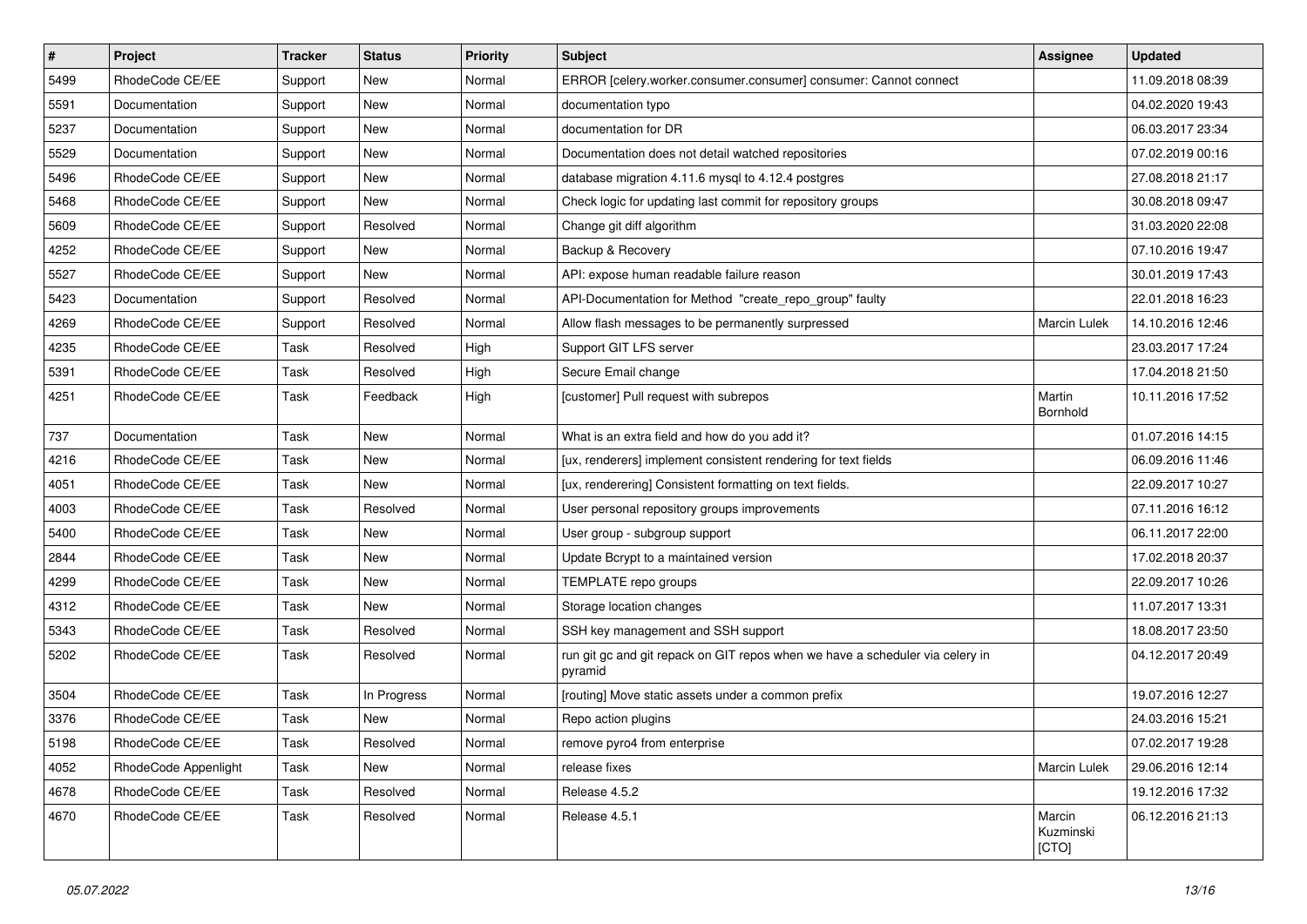| $\pmb{\#}$ | Project         | <b>Tracker</b> | <b>Status</b> | <b>Priority</b> | <b>Subject</b>                                                                                       | <b>Assignee</b>                | <b>Updated</b>   |
|------------|-----------------|----------------|---------------|-----------------|------------------------------------------------------------------------------------------------------|--------------------------------|------------------|
| 4108       | RhodeCode CE/EE | Task           | Resolved      | Normal          | Release 4.2.2                                                                                        |                                | 14.10.2016 13:08 |
| 5235       | RhodeCode CE/EE | Task           | Resolved      | Normal          | relative image support                                                                               |                                | 10.03.2017 23:37 |
| 4297       | RhodeCode CE/EE | Task           | Resolved      | Normal          | redo the my-pull-requests page to use the datagrid                                                   | Marcin<br>Kuzminski<br>[CTO]   | 01.11.2016 09:31 |
| 4169       | RhodeCode CE/EE | Task           | Resolved      | Normal          | re-architecture celery support                                                                       |                                | 17.11.2017 19:21 |
| 3092       | Documentation   | Task           | New           | Normal          | [RCE, ini] - doc available settings + check tender with Gemalto hacks                                | <b>Brian Butler</b>            | 01.07.2016 14:15 |
| 5326       | RhodeCode CE/EE | Task           | Resolved      | Normal          | Public usergroup profile                                                                             | <b>Bartłomiej</b><br>Wołyńczyk | 22.02.2018 15:44 |
| 4234       | RhodeCode CE/EE | Task           | <b>New</b>    | Normal          | prepare and test RhodeCode VM image for AWS                                                          | <b>Marcin Lulek</b>            | 11.07.2017 13:32 |
| 4202       | RhodeCode CE/EE | Task           | Resolved      | Normal          | Polish the 503.html page                                                                             | Daniel D                       | 30.08.2016 23:54 |
| 5150       | RhodeCode CE/EE | Task           | Resolved      | Normal          | Password reset promts in my account should be hidden in accounts that are not of<br>type rhodecode   | Marcin<br>Kuzminski<br>[CTO]   | 02.01.2017 16:34 |
| 4151       | RhodeCode CE/EE | Task           | Resolved      | Normal          | [packaging] Subversion to current 1.9.X                                                              |                                | 09.09.2016 10:18 |
| 4153       | RhodeCode CE/EE | Task           | Resolved      | Normal          | Optimize readme fetching by changing the system of readme detection                                  | Johannes<br>Bornhold           | 09.09.2016 10:17 |
| 5203       | RhodeCode CE/EE | Task           | Resolved      | Normal          | optimise large repos speed                                                                           |                                | 08.09.2017 16:10 |
| 3484       | RhodeCode CE/EE | Task           | New           | Normal          | oauth: reduce required permissions for 3rd party                                                     |                                | 13.04.2016 12:33 |
| 4194       | RhodeCode CE/EE | Task           | Resolved      | Normal          | move svn http backend out of labs into a real VCS settings                                           | Lisa Quatmann                  | 14.09.2016 23:16 |
| 3261       | RhodeCode CE/EE | Task           | <b>New</b>    | Normal          | mousetrap.js bump to latest 1.5.X version                                                            |                                | 17.03.2016 12:52 |
| 5221       | RhodeCode CE/EE | Task           | Resolved      | Normal          | Missing comment type in emails                                                                       |                                | 19.02.2017 21:46 |
| 4305       | RhodeCode CE/EE | Task           | Resolved      | Normal          | Meta-tagging could be excluded from limit                                                            |                                | 09.11.2016 19:27 |
| 5200       | RhodeCode CE/EE | Task           | <b>New</b>    | Normal          | investigate search improvements                                                                      |                                | 16.12.2019 16:04 |
| 4180       | RhodeCode CE/EE | Task           | Resolved      | Normal          | integrations: possible limit the updates sent                                                        | Daniel D                       | 22.08.2016 12:22 |
| 4181       | RhodeCode CE/EE | Task           | Resolved      | Normal          | Integrations: allow root repos only integrations                                                     | Daniel D                       | 31.08.2016 17:44 |
| 5386       | RhodeCode CE/EE | Task           | Resolved      | Normal          | Increase security for Email Change                                                                   | Marcin<br>Kuzminski<br>[CTO]   | 17.02.2018 17:29 |
| 4203       | RhodeCode CE/EE | Task           | Resolved      | Normal          | Get rid of svn.proxy.parent_path_root, and replace it with reading storage location<br>from Database | Martin<br>Bornhold             | 22.09.2016 14:31 |
| 4281       | RhodeCode CE/EE | Task           | Resolved      | Normal          | Fix docs on To `increase database performance`                                                       | Marcin<br>Kuzminski<br>[CTO]   | 18.10.2016 16:39 |
| 4045       | RhodeCode CE/EE | Task           | New           | Normal          | File permissions                                                                                     |                                | 17.04.2018 21:49 |
| 3377       | RhodeCode CE/EE | Task           | New           | Normal          | extra fields types extensions                                                                        |                                | 24.03.2016 15:23 |
| 682        | Documentation   | Task           | New           | Normal          | Error Msg guide                                                                                      | <b>Brian Butler</b>            | 01.07.2016 14:15 |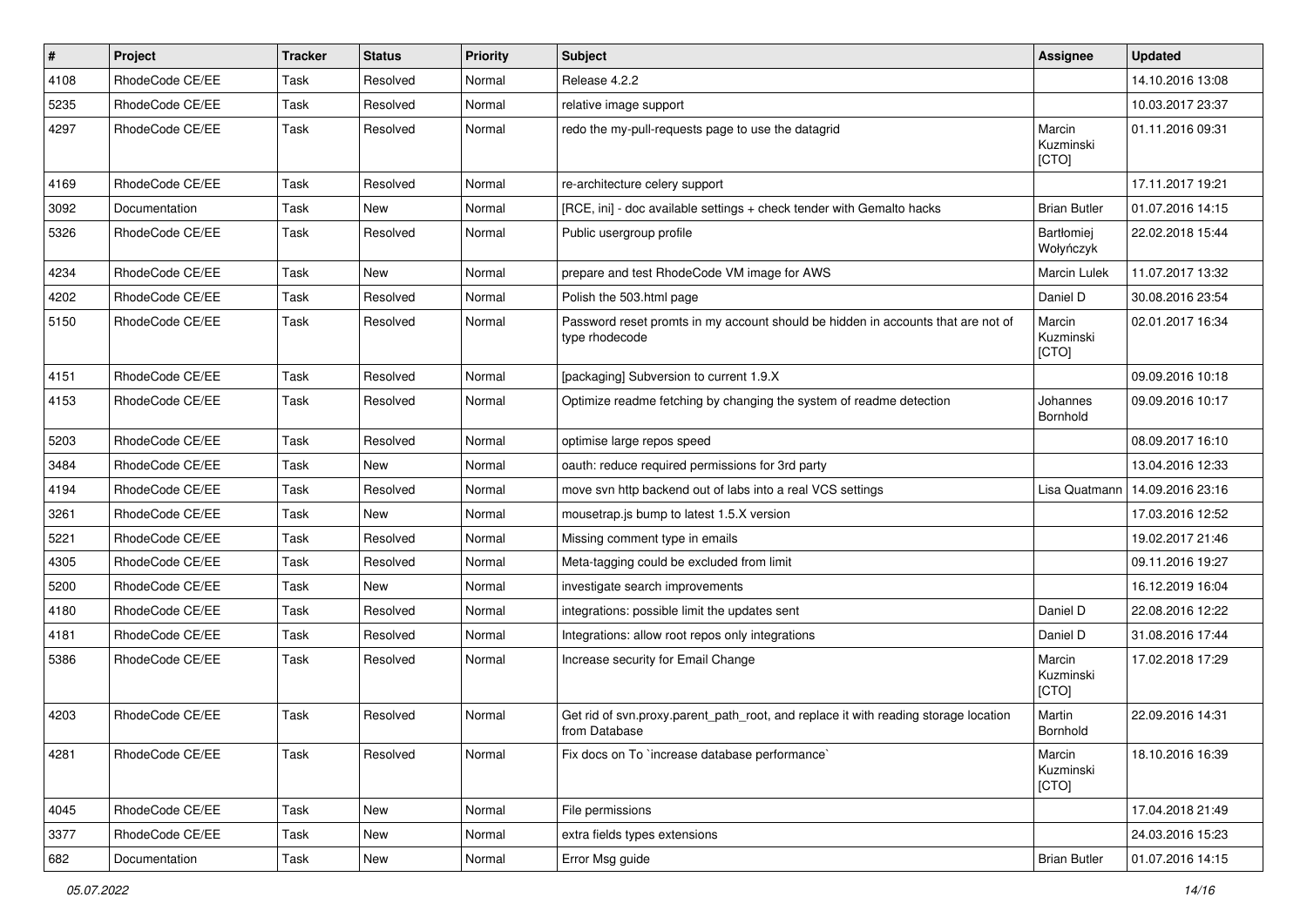| $\vert$ # | <b>Project</b>  | <b>Tracker</b> | <b>Status</b> | <b>Priority</b> | <b>Subject</b>                                                                                        | <b>Assignee</b>                | <b>Updated</b>   |
|-----------|-----------------|----------------|---------------|-----------------|-------------------------------------------------------------------------------------------------------|--------------------------------|------------------|
| 5265      | RhodeCode CE/EE | Task           | Resolved      | Normal          | Enable phases support                                                                                 |                                | 11.05.2017 11:10 |
| 4237      | RhodeCode CE/EE | Task           | Resolved      | Normal          | Enable HTTP support                                                                                   | Martin<br>Bornhold             | 12.10.2016 11:51 |
| 4669      | RhodeCode CE/EE | Task           | <b>New</b>    | Normal          | disable pytest sugar on nix-build                                                                     |                                | 01.12.2016 12:52 |
| 3556      | RhodeCode CE/EE | Task           | Resolved      | Normal          | Disable and rename initial_repo_scan flag                                                             | Marcin<br>Kuzminski<br>[CTO]   | 22.04.2016 14:33 |
| 4311      | RhodeCode CE/EE | Task           | Resolved      | Normal          | Diffs feedback                                                                                        | Daniel D                       | 26.11.2016 14:10 |
| 2744      | RhodeCode CE/EE | Task           | Resolved      | Normal          | Deprecating Internet Explorer                                                                         |                                | 06.07.2016 12:04 |
| 4238      | RhodeCode CE/EE | Task           | Resolved      | Normal          | default reviewers updates                                                                             | Daniel D                       | 06.10.2016 14:26 |
| 3333      | RhodeCode Tools | Task           | <b>New</b>    | Normal          | Create rhodecode-tools backup command for backup of RhodeCode Enterprise                              |                                | 17.03.2016 12:43 |
| 4245      | RhodeCode CE/EE | Task           | Resolved      | Normal          | Convert control command to use http mode by default                                                   | Marcin<br>Kuzminski<br>[CTO]   | 14.10.2016 16:13 |
| 5270      | RhodeCode CE/EE | Task           | <b>New</b>    | Normal          | Comments updates                                                                                      | <b>Bartłomiej</b><br>Wołyńczyk | 17.04.2018 21:51 |
| 4140      | RhodeCode CE/EE | Task           | Resolved      | Normal          | Check middleware chain status, and Verify that special middleware is catching<br>exceptions correctly |                                | 23.08.2016 12:13 |
| 4120      | RhodeCode CE/EE | Task           | <b>New</b>    | Normal          | [ce] replace get repo nodes api                                                                       | Daniel D                       | 17.04.2018 21:49 |
| 3454      | RhodeCode CE/EE | Task           | Feedback      | Normal          | [ce/ee] visually differentiate the two editions                                                       | Marcin<br>Kuzminski<br>[CTO]   | 10.08.2016 03:30 |
| 4246      | RhodeCode CE/EE | Task           | New           | Normal          | [ce, ee, vcs, git] add tests for annotated git tags                                                   | Daniel D                       | 13.02.2018 18:03 |
| 4288      | RhodeCode CE/EE | Task           | Resolved      | Normal          | [ce, ee] unify controllers that use diffs                                                             | Daniel D                       | 02.08.2017 11:41 |
| 4179      | RhodeCode CE/EE | Task           | New           | Normal          | [ce, ee] refine perms summary list                                                                    | Daniel D                       | 14.09.2016 12:09 |
| 4197      | RhodeCode CE/EE | Task           | New           | Normal          | [ce, ee] get list of users with their permissions to a repository                                     | Daniel D                       | 22.09.2017 10:30 |
| 4147      | RhodeCode CE/EE | Task           | New           | Normal          | [ce, ee, docs] Events documentation                                                                   | Daniel D                       | 15.08.2016 12:33 |
| 4163      | RhodeCode CE/EE | Task           | <b>New</b>    | Normal          | [ce, ee] celery refactor + upgrade                                                                    |                                | 15.08.2016 12:32 |
| 3239      | RhodeCode CE/EE | Task           | Resolved      | Normal          | Catch all route for repo page or repo group page is always executing checks for<br>every page         |                                | 21.04.2016 11:30 |
| 4283      | RhodeCode CE/EE | Task           | Resolved      | Normal          | bump whoosh to 2.7.4 release                                                                          |                                | 13.12.2016 21:08 |
| 5184      | RhodeCode CE/EE | Task           | Resolved      | Normal          | bump pyramid to 1.7.X                                                                                 |                                | 06.02.2017 21:50 |
| 2944      | RhodeCode CE/EE | Task           | <b>New</b>    | Normal          | Bump gunicorn to 19.4 version                                                                         |                                | 17.03.2016 12:58 |
| 4666      | RhodeCode CE/EE | Task           | Resolved      | Normal          | Bump git and mercurial to latest versions                                                             |                                | 02.12.2016 19:01 |
| 3362      | RhodeCode CE/EE | Task           | <b>New</b>    | Normal          | auth-plugins, indicate visually that plugin is turned on but NOT enabled                              |                                | 22.03.2016 19:03 |
| 3093      | Documentation   | Task           | <b>New</b>    | Normal          | [API] - update hg/git update pr API. Auto updates PR on push                                          | <b>Brian Butler</b>            | 01.07.2016 14:15 |